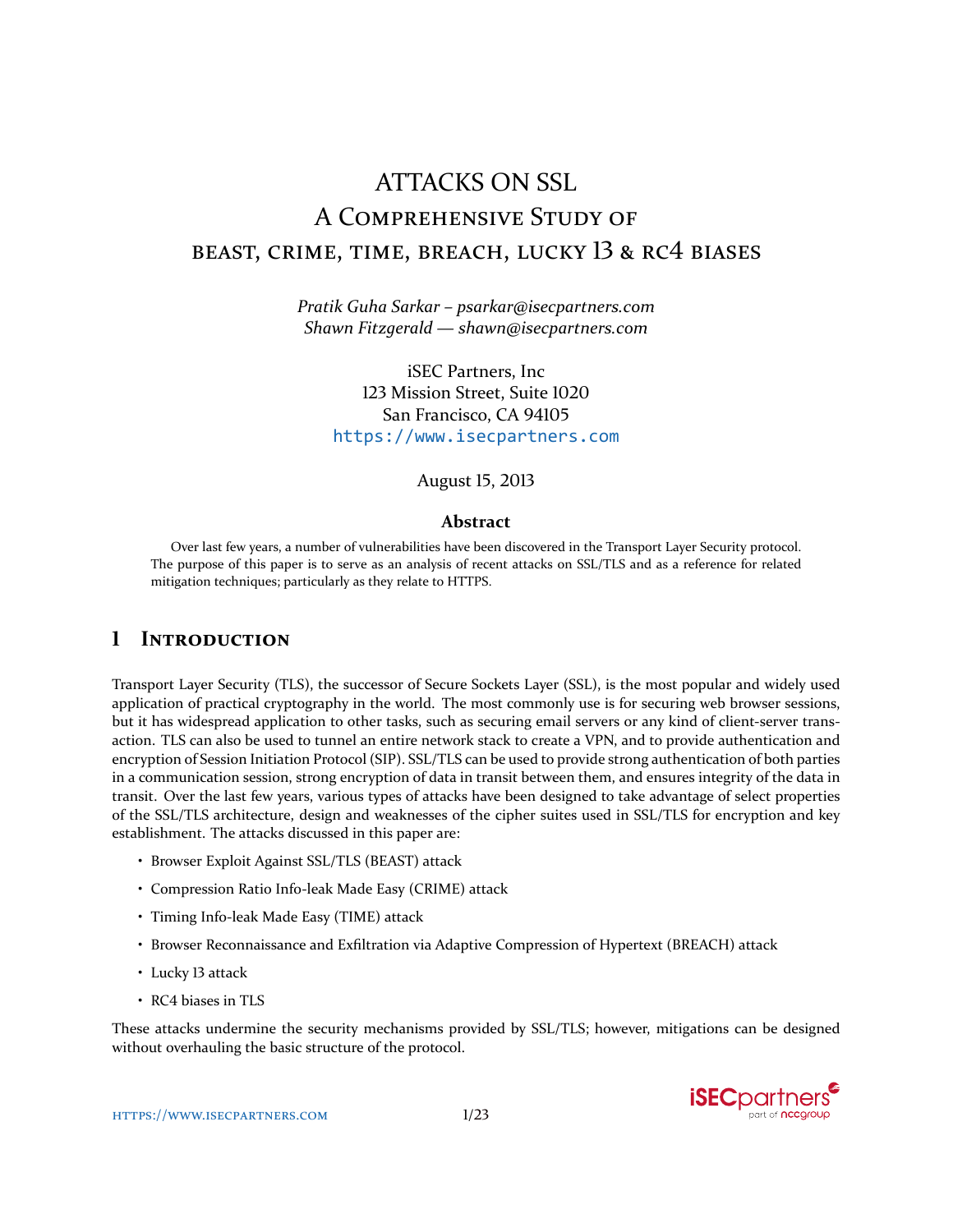The paper is organized as follows: Section 2 to 7 describes the six attacks mentioned — each of the sections contains some background and simple explanation of the attack, likelihood of the attack scenario and its mitigation. Sections 8 and 9 explore the overarching recommendations and support and protection offered by TLS 1.2.

# **2 BEAST**

The ability to mount an adaptive chosen plaintext attack with predictable initialization vectors (IVs) against SSL/TLS using cipher block chaining (CBC) was known in  $2004<sup>1</sup>$  but until late 2011 was thought to be largely theoretical. Researchers Thai Doung and Juliano Rizzo<sup>[2](#page-1-1)</sup> found a way to exploit the vulnerability and demonstrated a live at-tack against Paypal<sup>[3](#page-1-2)</sup> at the Ekoparty security conference in September of 2011. Doung and Rizzo had notified and had been working with major software vendors including Mozilla and Google to release a patch (CVE-2011-3389).<sup>[4](#page-1-3)</sup> Although the vulnerability is cryptographic in nature, it requires certain conditions to be successful. The proof of concept code presented at the conference also required a Java-based Same Origin Policy<sup>[5](#page-1-4)</sup> (SOP) bypass that they had found during their research and which has been patched by Oracle.<sup>[6](#page-1-5)</sup>

# **2.1 HOW IT WORKS**

BEAST leverages a type of cryptographic attack called a chosen-plaintext attack. The attacker mounts the attack by choosing a guess for the plaintext that is associated with a known ciphertext. To check if a guess is correct, the attacker needs access to an encryption oracle<sup>[7](#page-1-6)</sup> to see if the encryption of the plaintext guess matches the known ciphertext.

To defeat a chosen-plaintext attack, popular configurations of TLS use two common mechanisms: an initialization vector (IV) and a cipher block chaining mode (CBC). An IV is a random string that is XORed with the plaintext message prior to encryption — even if you encrypt the same message twice, the ciphertext will be different, because the messages were each encrypted with a different random IV. The IV is not secret; it just adds randomness to messages, and is sent along with the message in the clear. It would be cumbersome to use and track a new IV for every encryption block (AES operates on 16-byte blocks), so for longer messages CBC mode simply uses the previous ciphertext block as the IV for the following plaintext block.

The use of IVs and CBC is not perfect: a chosen-plaintext attack can occur if the attacker is able to predict the IV that will be used for encryption of a message under their control and the attacker knows the IV that was used for the relevant message they are trying to guess. $8$ 

This new research demonstrated that the above attack can be mounted against TLS under certain conditions. When a SSL 3.0 or TLS 1.0 session uses multiple packets, subsequent packets use an IV that is the last ciphertext block of the previous packet, essentially treating the session as one long message. This allows an attacker who can see

<sup>3</sup> Paypal was targeted due to its high profile, and use of strong security features like HTTP Strict Transport Security, which make simple attacks like [SSL stripping](http://www.thoughtcrime.org/software/sslstrip/) ineffective. There was nothing special or insecure about Paypal's SSL deployment.

<span id="page-1-5"></span><sup>6</sup><http://www.oracle.com/technetwork/topics/security/javacpuoct2011-443431.html>

<span id="page-1-7"></span><span id="page-1-6"></span> $7A$  way to encrypt arbitrary plaintext messages with the relevant encryption key.

 $^8$ If the attacker Mallory wants to know the target message  $P_{real}$  that used a known initialization vector  $IV_1$ , she knows that the resulting ciphertext (known to Mallory) is equal to:  $E_k(IV_1 \oplus P_{real})$ . If Mallory also knows the encryption oracle will use IV<sub>2</sub> for the next encryption, Mallory can make a guess P<sub>quess</sub> by injecting the plaintext message P<sub>quess</sub> ⊕ IV<sub>1</sub> ⊕ IV<sub>2</sub>, which will produce the ciphertext of: E<sub>k</sub>(P<sub>quess</sub> ⊕  $IV_1 \oplus IV_2 \oplus IV_2$ ) =  $E_k(IV_1 \oplus P_{guess})$ . If the ciphertexts match, the attacker knows that  $P_{real} = P_{guess}$ .



<span id="page-1-0"></span><sup>1</sup><http://eprint.iacr.org/2004/111.pdf>

<span id="page-1-2"></span><span id="page-1-1"></span><sup>2</sup><http://vnhacker.blogspot.com/2011/09/beast.html>

<span id="page-1-4"></span><span id="page-1-3"></span><sup>4</sup><http://www.cvedetails.com/cve/CVE-2011-3389>

<sup>5</sup>*Same Origin Policy* (SOP) is a mechanism that governs the ability for JavaScript and other scripting languages to access Document Object Model (DOM) properties and methods across domain names. In order to prevent malicious scripts served from an attacker site to learn data from another site, browsers apply SOP.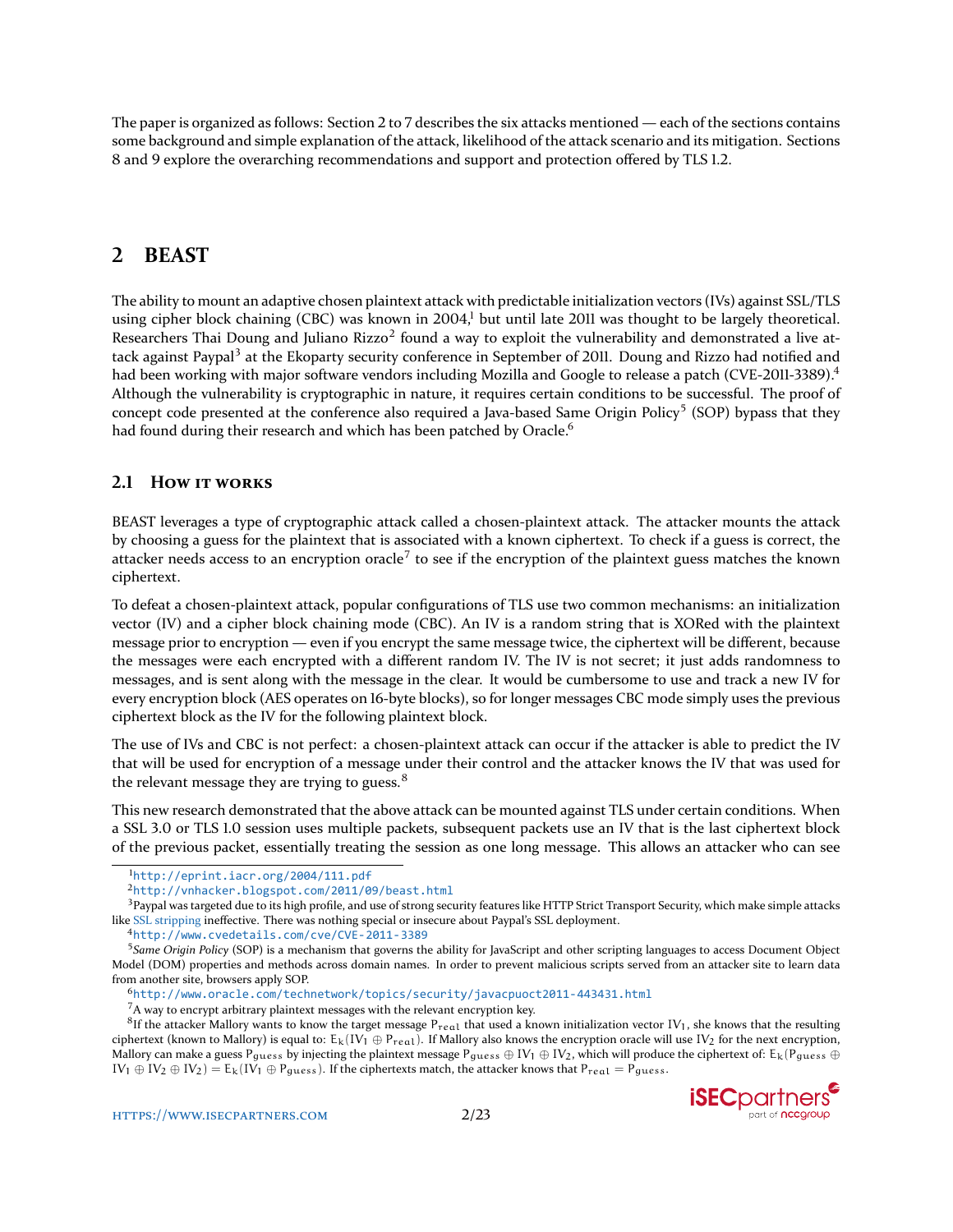encrypted messages sent by the victim to see the IV used for the session cookie, the because cookie's location is predictable,<sup>[9](#page-2-0)</sup> and also know the IV that will be used at the beginning of the next message packet (the last ciphertext block from the current message packet). If the attacker can also "choose" a plaintext message sent on behalf of the victim, they can make a guess at the session cookie and see if the ciphertext matches.

The ability of an attacker to mount a chosen plaintext attack against SSL/TLS with predictable IVs is well known.<sup>[10](#page-2-1)</sup> In essence the underlying cryptographic construct in SSL version 3.0 and TLS version 1.0 creates IVs by always using the last ciphertext block of packet number j as the IV for packet number  $j+1$ . What this means for an active attacker on a network is that they are able to sniff the IV for each record.<sup>[11](#page-2-2)</sup>

Suppose the attacker wants to guess that message  $m_i$  may be secret x. She picks the next plaintext block to be  $m_j = m_i \oplus c_{(i-1)} \oplus c_{(j-1)}$ . Recall that the last block on ciphertext becomes the IV for the next block and that XORing two identical values cancels them out.  $c_i$  then becomes:

$$
c_j = E(k, c_{(j-1)} \oplus m_j) = E(k, c_{(j-1)} \oplus c_{(j-1)} \oplus m_i \oplus c_{(i-1)}) = E(k, m_i \oplus c_{(i-1)}).
$$

If  $c_i = c_i$  then the guess of secret x is correct. This attack, while interesting from a theoretical perspective, is not very practical. This is because an attacker can only guess whole blocks; assuming the secret x is a random value, then an attacker would have to guess on the order of the block size of the algorithm (*e.g.* 2 <sup>128</sup> for AES). However, if an attacker can split the secret over blocks under her control, she would be able to fixate on one byte of secret in a block that otherwise contains known information. The search space is therefore reduced to one byte times the number of bytes to guess.<sup>[12](#page-2-3)</sup>

Guessing the entire 16 bytes of a random session cookie is impractical, but the attack cleverly makes it easier by controlling the block boundaries (by adjusting URL parameters for example) in order to guess the secret one byte at a time. For example, say the actual plaintext session cookie is:

#### *Company\_Session\_Token:Edx38NesewqeNI872Def32sfe*

It would be difficult to guess 16-bytes of the unknown session cookie value if you have the ciphertext associated with the secret portion "Edx38NesewqeNI87". Instead, the attacker can try to adjust the encryption block boundaries and guess the plaintext value of a ciphertext block associated with an easier plaintext block: ``\_Session\_Token:?'' which only contains a single unknown character that is much easier to guess.<sup>[13](#page-2-4)</sup> After the first character has been correctly guessed as "E", the attacker can guess the next character by shifting the block boundary to align with the plaintext block "Session\_Token:E?" and continue the attack until the entire cookie has been recovered. If the cookie is a random value that is base64 encoded, the attack would only take about 32 rounds per character in the cookie.

# **2.2 ATTACKER'S PERSPECTIVE**

If we consider the case of a standard client/server based browser interaction, the following are requirements for a successful attack:

**Passive Network Eavesdropping:** The attacker must be able to capture encrypted HTTPS requests sent by the client. This will allow them to capture both the ciphertext of the encrypted secret value and the IV for any given encryption block.

**Chosen-Boundary Format Privilege:** The attacker can control the block-based boundary of the secret. In the case of a standard web interaction, the attacker can control where in the message the cookie is sent by adding URL parameters, or adjusting headers. By adjusting the boundaries of the encryption blocks, the attacker can try and

<span id="page-2-0"></span> $9$ This is because in the context of HTTP messages the cookie is sent as a header value which is generally static.

<span id="page-2-1"></span><sup>10</sup><http://eprint.iacr.org/2004/111.pdf>

<span id="page-2-2"></span> $<sup>11</sup>$  Except for the initial IV, which is not transmitted but generated from the ClientHello.random and ServerHello.random.</sup>

<span id="page-2-3"></span><sup>&</sup>lt;sup>12</sup>Note that we are simplifying complexity of the byte-wise attack for the sake of clarity.

<span id="page-2-4"></span><sup>&</sup>lt;sup>13</sup> Recall that the attack will only let the attacker know if they have guessed the entire 16-byte plaintext block correctly.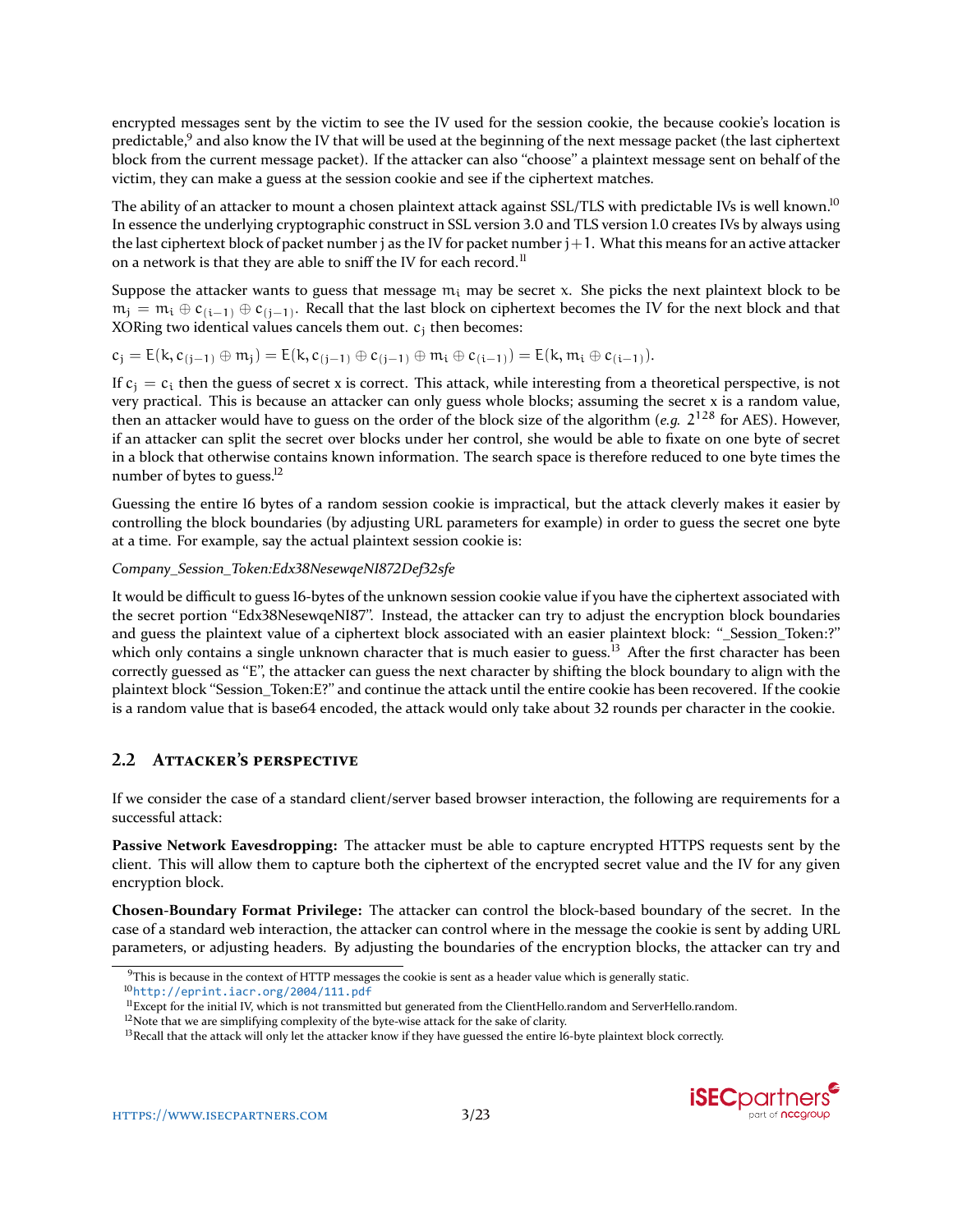create blocks that are easier to guess. The attacker will create a block that only contains one unknown byte (and 15 known byte values such as the name of the cookie) that will be easier to guess.

**Chosen-Blockwise Plaintext Injection Privilege:** The attacker can guess plaintext values associated with ciphertext blocks obtained from passive network eavesdropping. Specifically, the attacker can mount a chosen plaintext attack by injecting plaintext blocks of their choice to be encrypted. This essentially means that the attacker can use the client browser as an encryption oracle. In addition this requires that the same SSL/TLS session (*i.e.* same session key) be maintained across multiple injections. In practice, this privilege likely requires a Same Origin Protection bypass to be successful in a browser environment, but such a requirement is not a documented part of browser's security model, and is even less likely to be a safe assumption on non-browser TLS systems.

# **2.3 FEASIBILITY**

A successful implementation of the attack requires browser or web technologies to meet the above criteria. For clarity, we walk through the example as follows:

The network attacker (who we will call Mallory) has the ability to eavesdrop on the network (*e.g.*, over a wireless network) and coerces Alice to visit http://mallory.com perhaps through phishing, advertising or another attack. The malicious website contains an attack script that forces Alice's browser to make a request to http://bob.com<sup>[14](#page-3-0)</sup> and Mallory records the encrypted cookie. Using a technology that allows Mallory to adapt the attack through a SOP bypass or technology that allows multi-origin communication,<sup>[15](#page-3-1)</sup> Mallory now tries to guess the session cookie as the first block of subsequent requests and sees if the resulting ciphertext matches the previously recorded session cookie ciphertext.

The actual attack is likely very difficult because of the browser's enforcement of the SOP, but it is possible that some web technologies provide a mechanism for cross-domain communication. Doung and Rizzo list several such technologies that could potentially be used to create the attack script such as HTML5 WebSocket API, Java URLConnection API (as demonstrated in their presentation through exploitation of a separate SOP bypass), and Silverlight WebClient API. It should be noted other than using the Java SOP bypass vulnerability, no other exploit avenues have been publicly disclosed.

# **2.4 COUNTER MEASURES**

This class of attack is well known enough that it was mitigated in TLS version 1.1; however, due primarily to client compatibility reasons neither TLS 1.1 or 1.2 are widely supported on the web and most vendors still require support (*i.e.* fall back) for SSL v3.0 and TLS v1.0<sup>[16](#page-3-2)</sup>

Browser vendors have attempted to implement a workaround to address the vulnerability at the implementation level while still remaining compatible with the SSL 3.0/TLS 1.0 protocol. These initially included inserting empty fragments into the message in order to randomize the IV as in the case of OpenSSL, and when that proved problematic to reliably implement, 1/n-1 record splitting where a single byte of the plaintext is injected in each record. The resulting padding added to complete the block (16 or 15 bytes) is random, and its search space is too high for an attacker to guess.

With this in mind we recommend the mitigations:

- Ensure users have updated to patch browsers and vulnerable technologies such as Java.
- Enable TLS version 1.1 and preferably version 1.2.

<span id="page-3-2"></span><sup>16</sup>List of browsers support for different TLS version — [https://en.wikipedia.org/wiki/Transport\\_Layer\\_Security#Web\\_](https://en.wikipedia.org/wiki/Transport_Layer_Security#Web_browsers) [browsers](https://en.wikipedia.org/wiki/Transport_Layer_Security#Web_browsers)



<span id="page-3-1"></span><span id="page-3-0"></span><sup>&</sup>lt;sup>14</sup>We assume that Alice has already authenticated to bob.com and has an established session cookie.

<sup>&</sup>lt;sup>15</sup>Multi-origin communication permits scripts running on pages originating from the different site to access each other's methods and properties with no specific restrictions.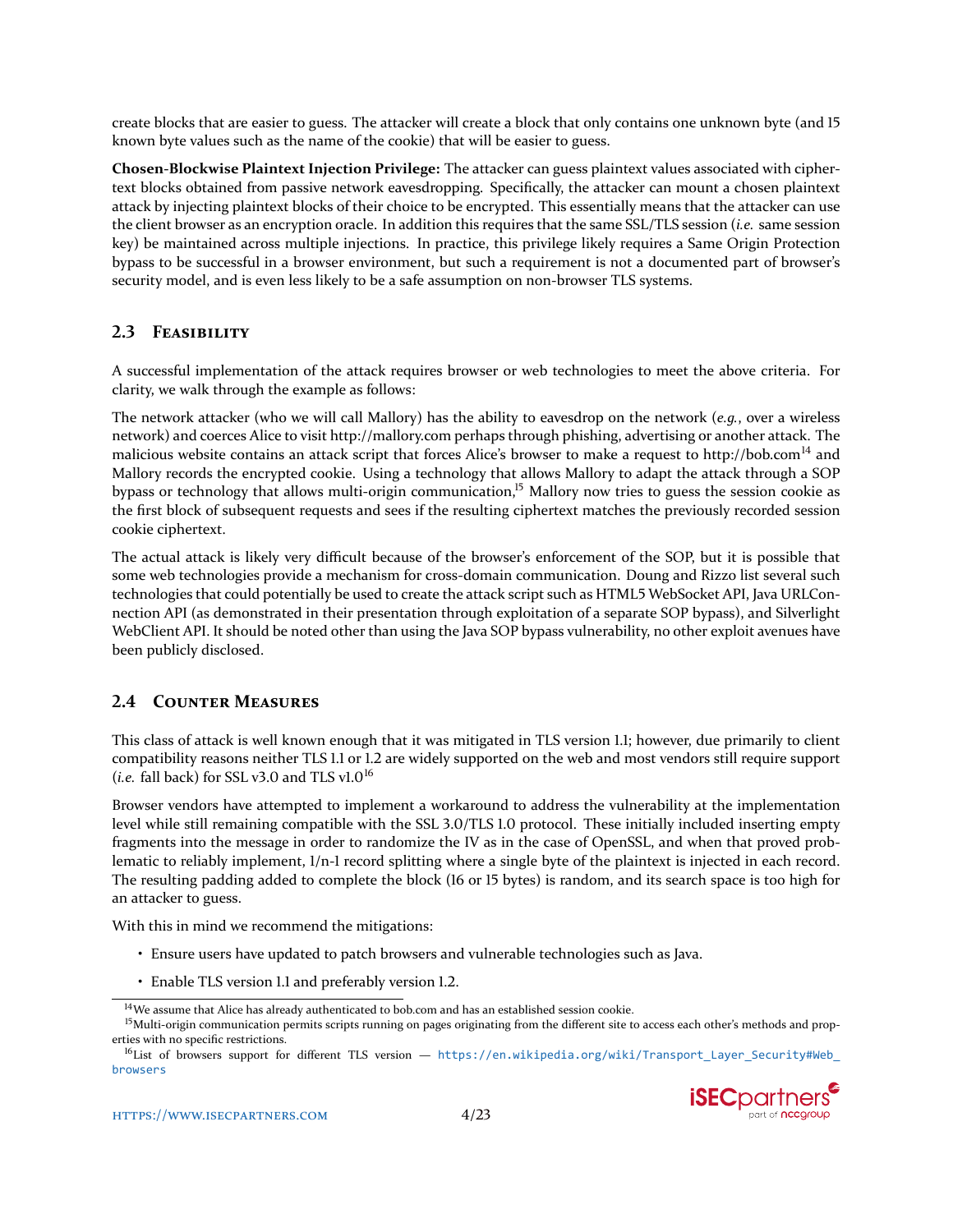- Migrate TLS protected services without compatibility issues, like some VPNs, to TLS 1.2.
- Disable cross-origin requests<sup>[17](#page-4-0)</sup> on the server side when they aren't needed.
- Track how many customers do not support TLS version 1.2 and disable support of lower versions of TLS, when possible. This is likely very possible for internal tools such as TLS-based VPN or corporate intranet webservers because of the ability to influence the clients being used.

#### **2.5 SOFTWARE SUPPORTING THE MITIGATION**

The following software supports 1/n-1 record splitting at patches against the vulnerability. Although as noted there is currently no known exploit vector for this vulnerability.

#### **2.5.1 Browsers**

- Google: Update to Chrome 16 or later.
- Microsoft: Ensure that MS12-006 has been applied.
- Mozilla: Update to Firefox 10 or later.

#### **2.5.2 Libraries**

Libraries supporting TLS 1.1 or higher :

- OpenSSL: Ensure that openssl-1.0.0e-cve-2011-3389.patch has been applied.
- NSS: Update to version 3.13 or later.
- Microsoft: Ensure that MS12-006 has been applied.

# **3 CRIME**

*Compression Ratio Info-leak Made Easy* (CRIME) is an attack on SSL/TLS that was developed by researchers Juliano Rizzo and Thai Duong. CRIME is a side-channel attack that can be used to discover session tokens or other secret information based on the compressed size of HTTP requests. The technique exploits web sessions protected by SSL/TLS when they use one of two data-compression schemes (DEFLATE and gzip) which are built into the protocol and used for reducing network congestion or the loading time of web-pages. Rizzo and Doung demonstrated it at the Ekoparty security conference in September 2012 after notifying major affected software vendors, including Mozilla and Google (CVE-2012-4929<sup>[18](#page-4-1)</sup>). CRIME is known to work against SSL/TLS compression and SPDY,<sup>[19](#page-4-2)</sup> although other encrypted and compressed protocols are also likely vulnerable.

<sup>&</sup>lt;sup>19</sup>[SPDY](http://www.chromium.org/spdy) is another open networking protocol developed primarily at Google for transporting web content. SPDY is similar to HTTP, with particular goals to reduce web page load latency and improve web security. SPDY achieves reduced latency through compression, multiplexing, and prioritization. Although the mechanics are different, SPDY also compresses an entire stream of data. SPDY uses zlib for compression which performs the basic steps where it "output these literal bytes" and then "go back x bytes and duplicate y bytes from there", and thus it is also vulnerable. More on CRIME attack on SPDY: <https://www.imperialviolet.org/2012/09/21/crime.html>.



<span id="page-4-0"></span><sup>17</sup><http://www.w3.org/TR/cors/>

<span id="page-4-2"></span><span id="page-4-1"></span><sup>18</sup><http://web.nvd.nist.gov/view/vuln/detail?vulnId=CVE-2012-4929>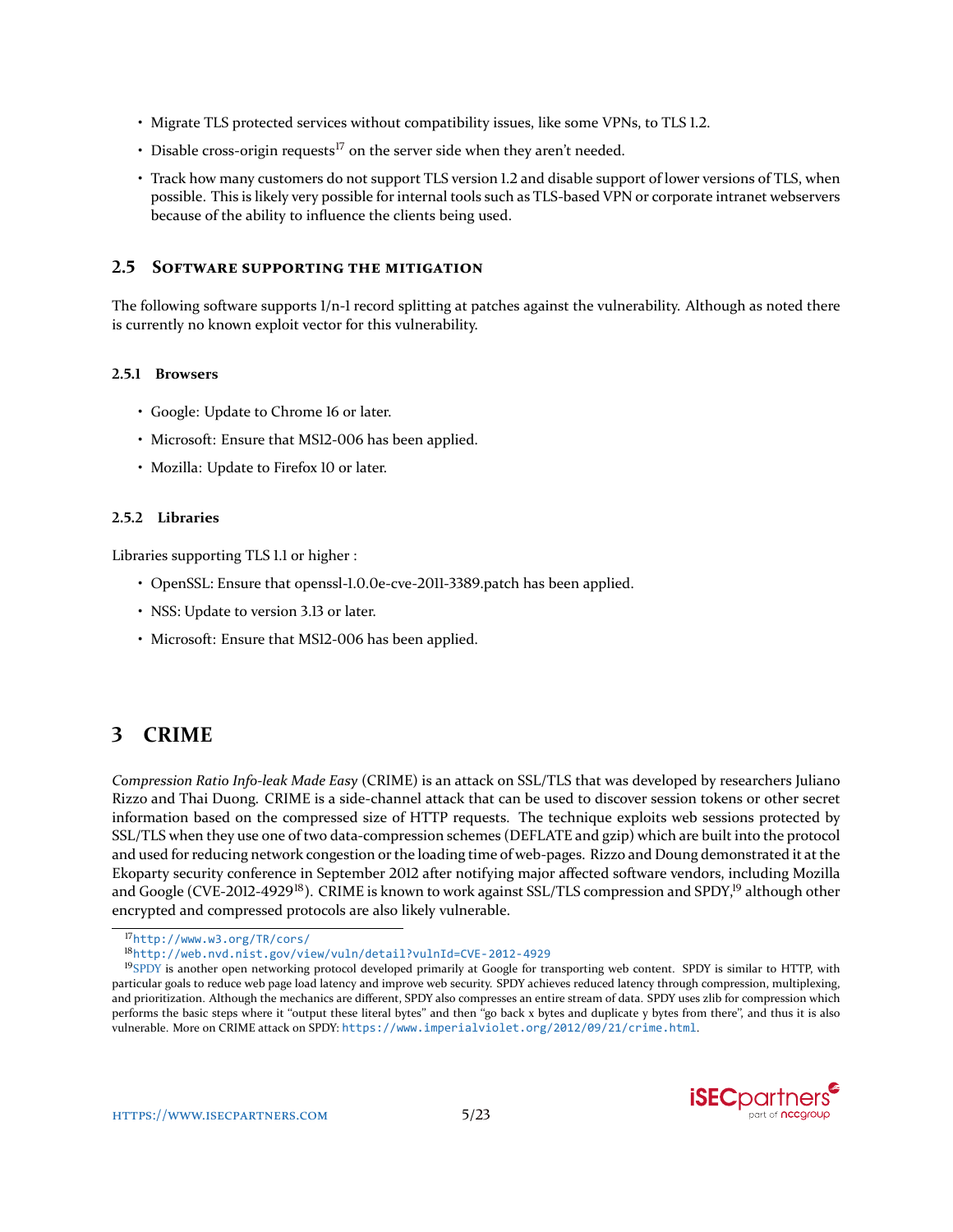#### **3.1 HOW IT WORKS**

Compression is a mechanism to transmit or store the same amount of data in fewer bits. The main compression method<sup>[20](#page-5-0)</sup> used in TLS to compress data is DEFLATE. DEFLATE<sup>[21](#page-5-1)</sup> consists of two sub algorithms: Lempel-Ziv coding or LZ77, and Huffman coding. LZ77 is used to eliminate the redundancy of repeating sequences, while Huffman coding is used to eliminate the redundancy of repeating symbols. It scans input, looks for repeated strings and replaces them with back-references to last occurrence as (distance, length) and wraps the content in a zlib-formatted stream. One of the important parameters in this compression technique is the window size. It has a value between 1 and 15; the higher the window size, the higher the compression ratio. Distances are limited to 32K bytes, and sequence lengths are limited to 258 bytes. When a string does not occur anywhere in the previous 32K bytes, it is emitted as a sequence of literal bytes.

During a TLS handshake, in the ClientHello message, the client states the list of compression algorithms that it supports (by compression, we are discussing only TLS compression and SPDY, HTTP compression is not considered in the scope of this section). The server responds, in the ServerHello message, with the compression algorithm that will be used. Compression algorithms are specified by one-byte identifiers. When TLS compression is used, it is applied on all the transferred data, as a long stream. In particular, when used with HTTP, compression is applied on all the successive HTTP requests in the stream, including the header. CRIME is a brute-force attack that works by leveraging a property of compression functions, and noting how the length of the compressed data changes. The internals of the compression function are more sophisticated, but this simple example can show how the information leak can be exploited.

Suppose an HTTP request from the client looks like this:

```
POST / HTTP/1.1
Host: example.com
User-Agent: Mozilla/5.0 (Windows NT 6.1; WOW64; rv:14.0) Gecko/20100101 Firefox/14.0.1
Cookie: secretcookie=7xc89f94wa96fd7cb4cb0031ba249ca2
Accept-Language: en-US,en;q=0.8
(... body of the request ...)
                                   Listing 1: HTTP request of the client
```
The size of the content is *length(encrypt(compress(header + body))*. Even though the content is encrypted, the compressed content length is visible to the eavesdropper. The attacker also knows that the client will transmit *Cookie: secretcookie=* and wishes to obtain the following secret value. So by means of JavaScript, attacker issues a request containing *Cookie: secretcookie=0* in the query string. Now the HTTP request from the attacker looks like this:

```
POST /secretcookie=0 HTTP/1.1
Host: example.com
User-Agent: Mozilla/5.0 (Windows NT 6.1; WOW64; rv:14.0) Gecko/20100101 Firefox/14.0.1
Cookie: secretcookie=7xc89f94wa96fd7cb4cb0031ba249ca2
Accept-Language: en-US,en;q=0.8
( ... body of the request ...)
                             Listing 2: HTTP request modified by the attacker
```
Here the input has attacker-controlled data, *i.e. secretcookie=0*, and is part of the request. Because of the redundancy with *secretcookie*, after compression the length will be smaller than if the attacker-controlled data did not match any existing string in the request. The idea is to change input and measure and compare lengths to guess the secret value.



<span id="page-5-0"></span><sup>20</sup><http://www.iana.org/assignments/comp-meth-ids/comp-meth-ids.txt>

<span id="page-5-1"></span><sup>21</sup><https://tools.ietf.org/html/rfc1950>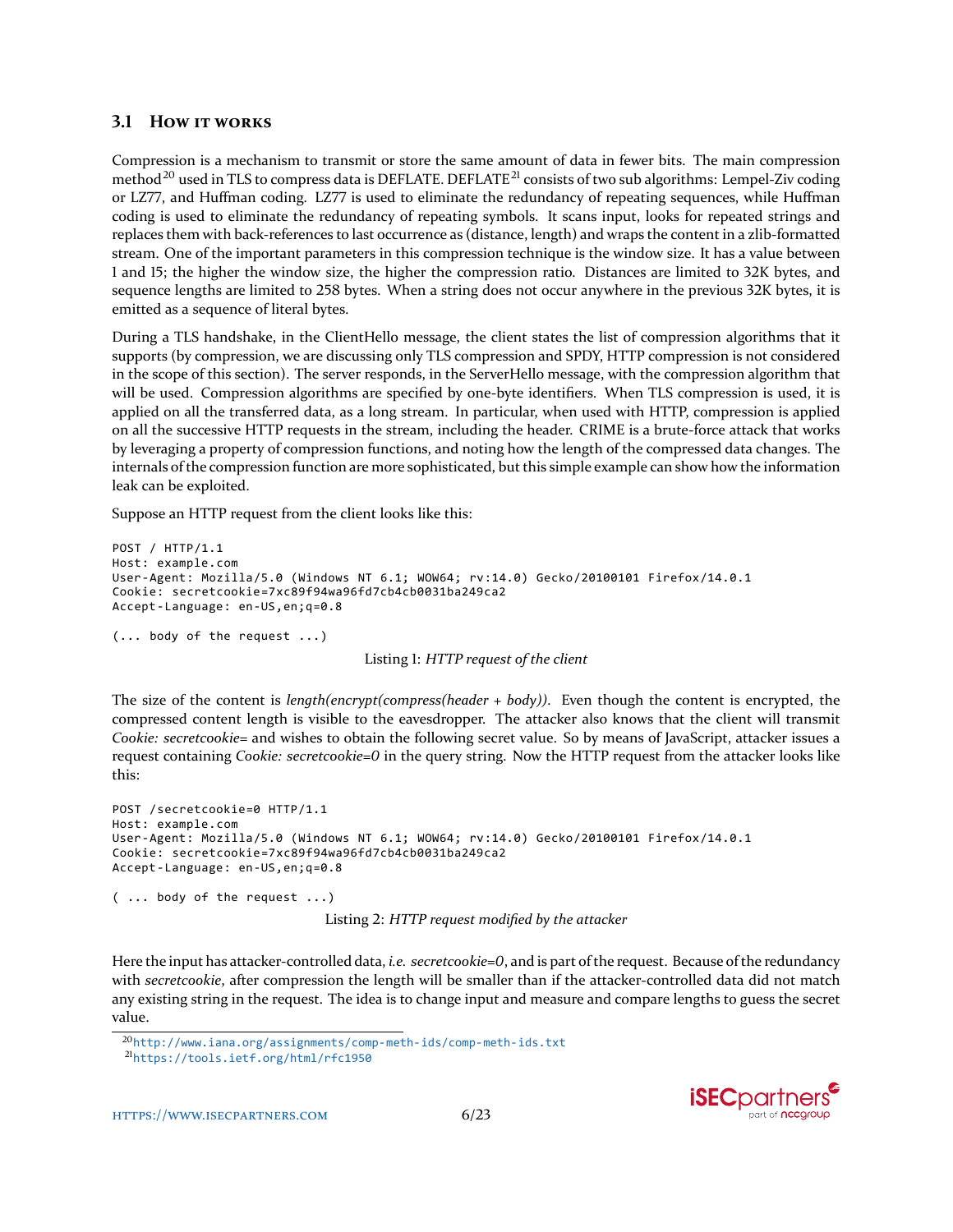When compression function processes the request, it will recognize the repeated *"secretcookie="* sequence and represent the second instance with a very short token (one which states previous sequence has length thirteen (*``secretcookie=''*) and was located n bytes in the past); the compression function will have to emit an extra token for the '0' however. Now, the attacker tries again, with *secretcookie=1* in the request header. Then, *secretcookie=2*, and so on. All these requests will compress to the same size, except the one which contains *secretcookie=7*, which probably<sup>[22](#page-6-0)</sup> compresses better (16 bytes of repeated sequence instead of 15 bytes), and thus will be one byte shorter in the content length. The request with cookie value starting with *`7'* compresses better is an indication that *`7'* is the first character of the secretcookie value. Thus after few requests, the attacker can guess the first byte of the secret value. Repeating this process (*secretcookie=70*, *secretcookie=71*, and so on) the attacker can obtain, byte by byte, the complete secret.

The maximum size of TLS record is 16 kilobytes. When the record size is more than 16 Kbytes, TLS splits the record into separate records and compresses each record individually. If an attacker knows the location of the secret, then by adding proper padding in the request path, attacker can force TLS to split the request in such a way that the first record will have only one unknown byte. Once the attacker finds a possible match, the attacker removes 1 byte of padding, and TLS again splits the record such that it has only one unknown byte in the first record, and continually repeats until attacker obtains the complete secret.

```
--- record 1 ---
GET /PADDING_TO_FILL_RECORD<…>PADDING HTTP/1.1
Host: example.com
User-Agent: Mozilla/5.0 (Windows NT 6.1; WOW64; rv:14.0) Gecko/20100101 Firefox/14.0.1
Cookie: sessionid=7
--- record 2 ---
xc89f94wa96fd7cb4cb0031ba249ca2
Accept-Language: en-US,en;q=0.8
                             Listing 3: Record splitting using chosen boundary
```
The attack above can also be optimized. If the secret value is in base64, *i.e.*. there are 64 possible values for each unknown character, the attacker can make a request containing 32 copies of *Cookie: secretcookie=X* (for 32 variants of the X character). If one of them matches the actual cookie, the total compressed length will be shorter. Once the attacker knows which half of the supplied alphabet the unknown byte is part of, the attacker can try again with a 16/16 split, and so on. In 6 requests, this homes in on the unknown byte value (because  $2^6 = 64$ ).

### **3.2 ATTACKER'S PERSPECTIVE**

In a single session the same secret/cookie is sent with every request by the browser. TLS has an optional compression feature where data can be compressed before it is encrypted. Even though TLS encrypts the content in the TLS layer, an attacker can see the length of the encrypted request passing over the wire, and this length directly depends on the plaintext data which is being compressed. Finally, an attacker can make the client generate compressed requests that contain attacker-controlled data in the same stream with secret data. The CRIME attack exploits these properties of browser-based SSL. To leverage these properties and successfully implement the CRIME attack, the following conditions must be met:

- The attacker can intercept the victim's network traffic. (*e.g.* the attacker shares the victim's (W)LAN or compromises victim's router)
- Victim authenticates to a website over HTTPS and negotiates TLS compression with the server.
- Victim accesses a website that runs the attackers code.

<span id="page-6-0"></span><sup>&</sup>lt;sup>22</sup>Huffman's coding constructs characters in variable bit length code. If an alphabet which includes only English lower case letters and space, and the commonly used letter in the English language is encoded with only 3 bits, while less frequent letters are encoded with 7 bits. So the difference in size of the incorrect guess might be unobservable if the addition of the incorrect guess character is smaller than a byte.

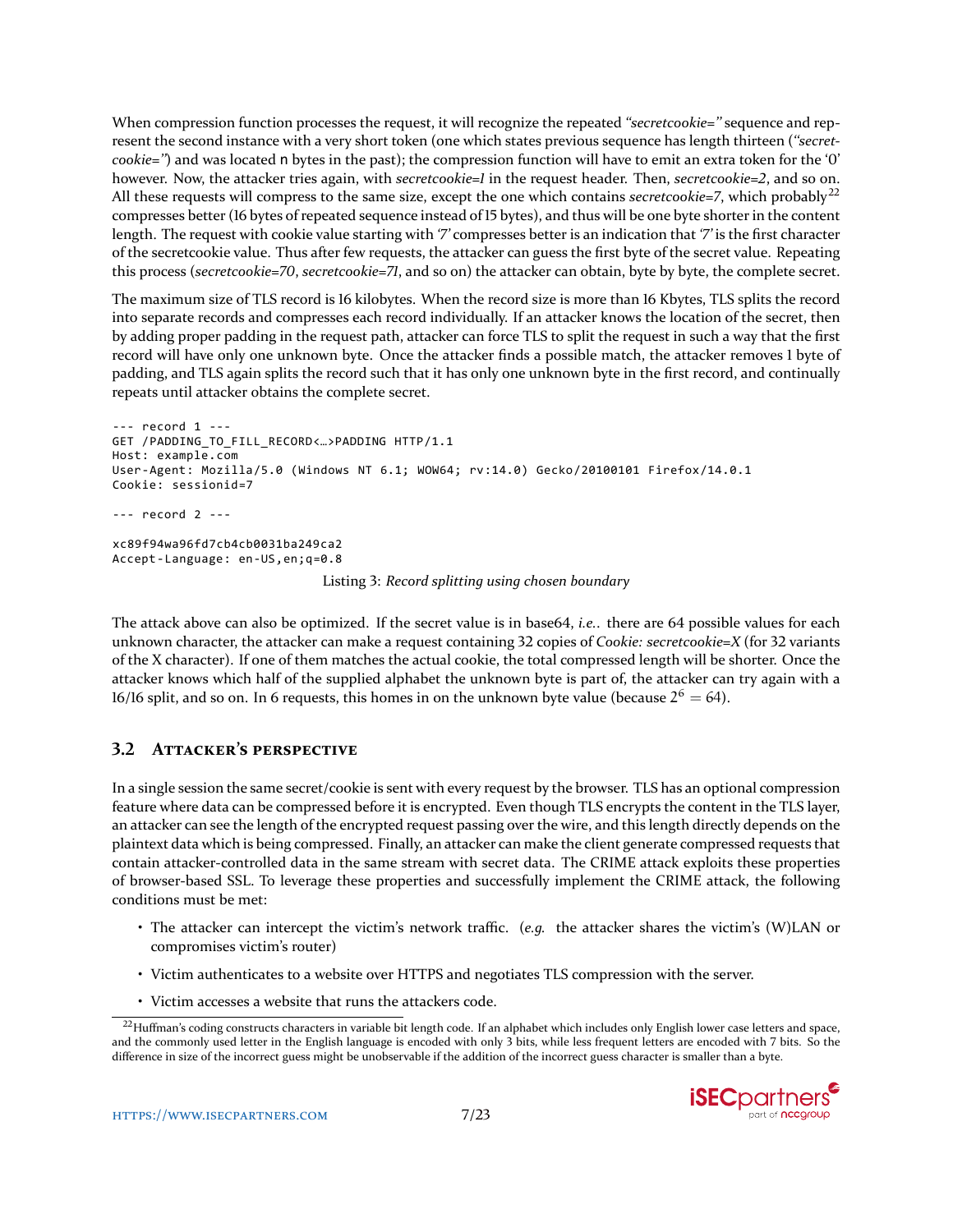When the request is sent to the server, the attacker who is eavesdropping sees an opaque blob (as SSL/TLS encrypts the data), but the compressed plaintext's length<sup>[23](#page-7-0)</sup> is visible. The only thing the attacker can fully control is the request path.

In order to perform the attack, the attacker must load attack code to be loaded into the victim's browser, perhaps by tricking the victim into visiting a compromised or malicious website or by injecting it into the victim's legitimate HTTP traffic when connected over an open wireless network. Once this is done, the attacker can force the victim's browser to send repetitive requests to the target HTTPS website using following options:

- Cross-Domain requests
- Moving the payload to the query string in a GET request
- Using *<img>* tags (a method used by Rizzo/Duong)

The attacker can then compare every request that the attack code is sending to the server. Every request with a correct guess of the secret will be shorter than requests with incorrect guesses. Thus by comparing the content length, the attacker can obtain the values of correct guess and hence, complete secret.

# **3.3 FEASIBILITY**

This attack is feasible on all browsers and servers that support TLS compression. According to the Qualys SSL Lab's SSL Pulse<sup>[24](#page-7-1)</sup> test data showed 42% of servers and 45% of the browsers supported TLS compression when the attack was released. Internet Explorer, Safari, and Opera were not affected, as they did not support TLS compression. Among the widely used web browsers, Google Chrome (NSS) and Mozilla Firefox, as well as Amazon Silk supported TLS compression as they implement DEFLATE. The attack also worked against several popular Web services that support TLS compression on the server side, such as Gmail, Twitter, Dropbox and Yahoo Mail. This attack worked for all TLS versions and all cipher suites (AES and RC4) and even if HSTS is active and preloaded by the browser vendor.

CRIME is a the brute-force attack, so it requires  $O(W)$  requests where W is cookie charset, with the possibility to optimize to  $O(log(W))$ . The modified version of SSL Strip<sup>[25](#page-7-2)</sup> by Moxie Marlinspike can be used in a public network to launch a man-in-the-middle attack which will satisfy one requirement of the attack. This tool strips the ongoing SSL/TLS session and performs a man-in-the-middle attack by acting as a proxy. The proof of concept code by Krzysztof Kotowicz<sup>[26](#page-7-3)</sup> is also useful to simulate the attack. Duong and Rizzo's pseudo code works well in practice, but does not include a mechanism to sync the JavaScript with the program observing lengths on the network.

Browsers still support HTTP compression, and this attack is possible on HTTP compressed sessions. Timing Infoleak Made Easy (TIME) is an extension of this attack. Recently Browser Reconnaissance and Exfiltration via Adaptive Compression of Hypertext (BREACH) introduced a new targeted techniques to reliably retrieve encrypted secrets.

# **3.4 COUNTER MEASURES**

There are several possible mitigations that vary in difficulty, feasibility of implementation, and loss of functionality. As CRIME exploits the compression algorithm, it is easy to suggest defenders to stop using TLS compression. Even to disable compressing any content containing secrets or to disable compressing secret data and attacker-controlled data in the same compression stream without flushing the compression state between the two will be tricky; given the complexity of modern web sites and the large set of user controlled attack vectors. So the approach of disabling



<span id="page-7-0"></span><sup>&</sup>lt;sup>23</sup>The attacker sees the encrypted content's length with byte granularity when the connection uses RC4; with block ciphers there is a bit of padding, but the attacker can adjust the contents of the requests so that attacker may phase with block boundaries, so, in practice, the attacker can still know the exact length of the compressed request.

<span id="page-7-2"></span><span id="page-7-1"></span><sup>24</sup><https://community.qualys.com/blogs/securitylabs/2012/09/14/crime-information-leakage-attack-against-ssltls> <sup>25</sup><http://www.thoughtcrime.org/software/sslstrip/>

<span id="page-7-3"></span><sup>26</sup><https://gist.github.com/koto/3696912>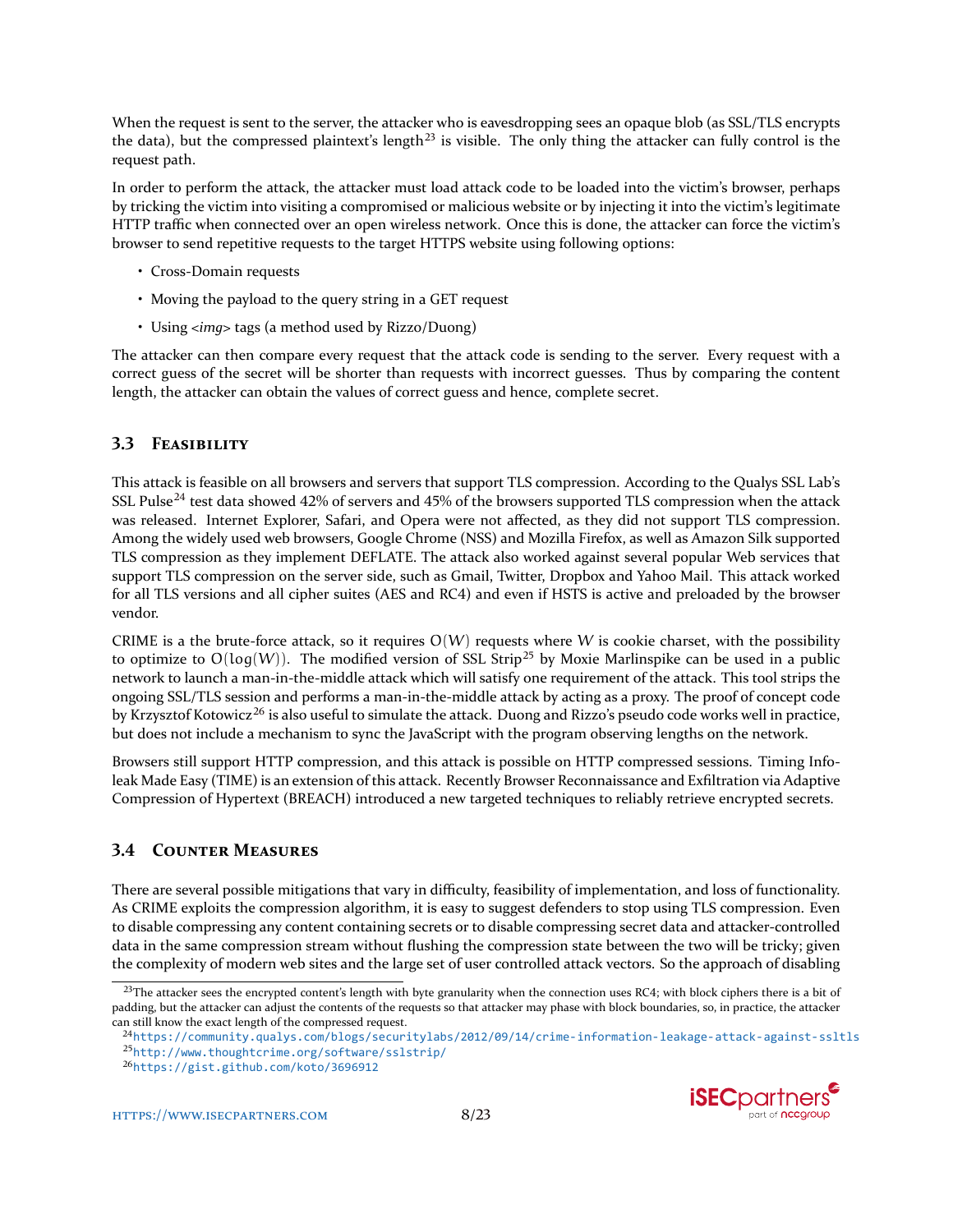TLS compression to mitigate the vulnerability has the most supporters. Implementation of this mitigation is fairly easy and can be patched through updates from the vendors with minimum manual intervention.

Both Chrome and Firefox have disabled TLS compression (and SPDY compression if used) in their browsers, and various other server software packages disabled it after disclosure of the attack by Rizzo and Doung — although browsers still support HTTP compression. TLS compression will only compress HTTP requests and response headers — a small percentage of the traffic compared to the body of web application pages which is compressed when HTTP compression is enabled.

This attack is still possible with vulnerable client on certain web servers which still support TLS compression, as compression is not disabled by default (except for IIS, which doesn't support compression at all). Servers can be tested for TLS compression using the SSL Labs service<sup>[27](#page-8-0)</sup> (look for "Compression" in the "Miscellaneous" section) or using iSEC Partners' SSL scanning tool sslyze.[28](#page-8-1)

### **3.5 SOFTWARE SUPPORTING THE MITIGATION**

#### **3.5.1 Browsers**

All the latest versions of browsers disable TLS compression by default, as of the versions listed below:

- Internet Explorer: No versions of IE support SSL/TLS compression
- Chrome: 21.0.1180.89 and above
- Firefox: 15.0.1 and above
- Opera: 12.01 and above
- Safari: 5.1.7 and above

#### **3.5.2 Libraries**

- Apache 2.2.x using mod\_SSL<sup>[29](#page-8-2)</sup>: Apache 2.2.24 has support for the SSLCompression flag. SSLCompression is on by default - to disable it specify "SSLCompression off".
- Apache using mod\_gnutls: In mod\_gnutls user can specify the GnuTLSPriorities flag to disable compression. Specify "!COMP-DEFLATE" to disable TLS compression.
- IIS: Microsoft IIS does not support TLS compression (including IIS 7.5+/Server 2008 R2).
- Amazon Elastic Load Balancers: iSEC Partners has confirmed with Amazon that Elastic Load Balancers do not support TLS compression.

# **4 TIME**

*Timing Info-leak Made Easy* (TIME) is an attack that was developed by Tal Be'ery and Amichai Shulman of Imperva, and is a chosen plaintext attack on HTTP responses. The attack model of CRIME gives information about plaintext based on length of encrypted and compressed data. TIME uses this model and timing information differential

<sup>29</sup>[http://svn.apache.org/viewvc?view=revision](http://svn.apache.org/viewvc?view=revision&revision=1395231)&revision=1395231





<span id="page-8-0"></span><sup>27</sup><https://www.ssllabs.com/>

<span id="page-8-2"></span><span id="page-8-1"></span><sup>28</sup><https://github.com/iSECPartners/sslyze/downloads>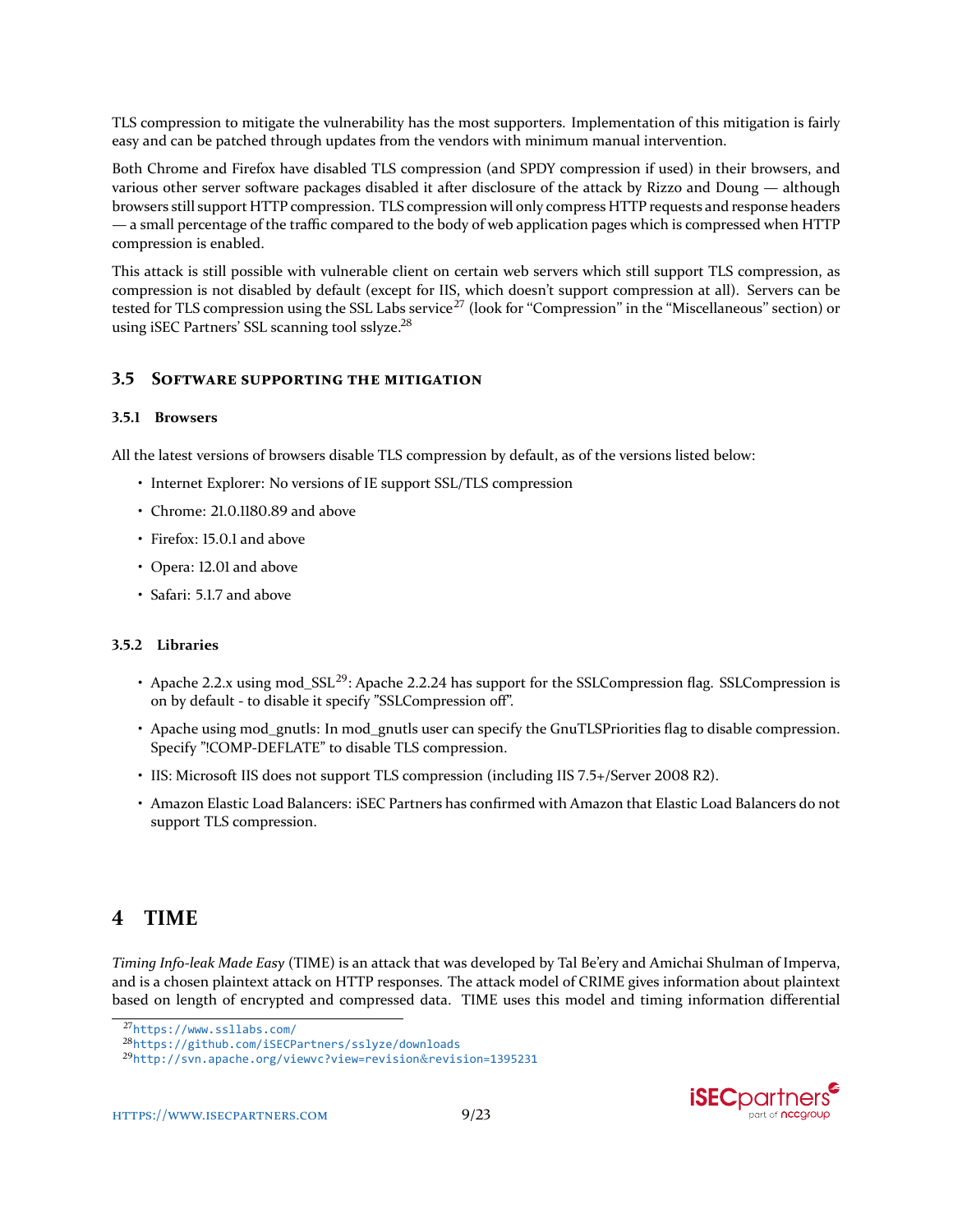analysis to infer the compressed payload's size. In TIME's attack model, the attacker only needs to control the plaintext, theoretically allowing any malicious site to launch a TIME attack against its visitors, to break SSL/TLS encryption and/or Same Origin Policy (SOP).

# **4.1 HOW IT WORKS**

The CRIME attack has two practical drawbacks.

- 1. The CRIME attack is aimed at HTTP *requests*, specifically learning a victim's cookie value. TLS compression has been disabled both in major browsers and server software, thus rendering the CRIME attack irrelevant in those contexts.
- 2. CRIME requires the attacker to perform a man-in-the-middle attack against the victim.

TIME addressed these two limitations. The Internet today utilizes HTTP response compression and recommends it as a best practice for speed and bandwidth gains — so TIME shifted the attack target from HTTP requests to HTTP responses.

Before diving more deeply into the TIME attack, let's briefly review a few factors that play a key role in the successful execution of this attack.

*Same Origin Policy* (SOP) is a mechanism that governs the ability for JavaScript and other scripting languages to access Document Object Model (DOM) properties and methods across domain names. In order to prevent malicious scripts served from an attacker site to learn data from another site, browsers apply SOP. But SOP doesn't apply to multimedia tags like *img*. This creates a strange situation where a page has programmatic control over parts of its contents, but not others. Well documented SOP information leaks are available to the embedding page in this situation: success or failure of the load of the embedded content<sup>[30](#page-9-0)</sup> and the content's load time. This breaks SOP and allows some data to leak from one domain to another.

*Round-Trip Time* (RTT) represents the time it takes for a IP datagram to reach its intended recipient, plus the time it takes for the sender to receive the recipient's acknowledgment. This time delay is the transmission times between the two points. The datagram, whose size is lesser than Maximum Transmission Unit (MTU), will have lesser RTT than the datagram larger than MTU. At its core, the TIME attack leverages RTT timing differences and HTTP compression in order to infer the content of an HTTP request sent by the browser which may contain sensitive data.

*Maximum Transmission Unit* (MTU) is the largest size of an IP datagram which may be transferred using a specific data link connection. The MTU value is a design parameter of a LAN and is a mutually agreed value (*i.e.* both ends of a link agree to use the same specific value) for most WAN links. The size of MTU may vary greatly between different links (*e.g.* typically from 128 B up to 10 kB). The prevalent Path MTU on the Internet is now 1500 bytes. When a packet is larger than MTU, IP Fragmentation happens.<sup>[31](#page-9-1)</sup> The RTT difference of the two packets (one inside the range of MTU and other at least 1 byte greater than the MTU) is then significant enough to measure.

*Maximum Segment Size* (MSS) is the maximum data octets in a TCP segment exclusive of TCP (or IP) header, which can be sent in a single IP datagram over the connection. Theoretically, MSS can be of 65495 bytes, but in practice, the size of MSS is sum of TCP and IP header bytes lesser than the outgoing interface MTU. MSS is calculated as:

 $MSS = MTU - sizeof(TCPHDR) - sizeof(IPHDR)<sup>32</sup>$  $MSS = MTU - sizeof(TCPHDR) - sizeof(IPHDR)<sup>32</sup>$  $MSS = MTU - sizeof(TCPHDR) - sizeof(IPHDR)<sup>32</sup>$  [where TCPHDR is TCP header and IPHDR is IP header]

*TCP Sliding Window System* is a protocol that allows optimization of the byte stream by allowing a sending device to send all packets within the agreed upon widow size before receiving an ACK.

The motive of the attacker is to force the length of the compressed data to overflow into an additional TCP packet. The attacker then pads the compressed data to align to the amount of TCP packets allowed within the TCP win-



<span id="page-9-0"></span><sup>30</sup>[https://grepular.com/Abusing\\_HTTP\\_Status\\_Codes\\_to\\_Expose\\_Private\\_Information](https://grepular.com/Abusing_HTTP_Status_Codes_to_Expose_Private_Information)

<span id="page-9-1"></span><sup>31</sup><http://www.erg.abdn.ac.uk/~gorry/eg3567/inet-pages/ip-fragmentatiion.html>

<span id="page-9-2"></span><sup>32</sup><http://tools.ietf.org/html/rfc879>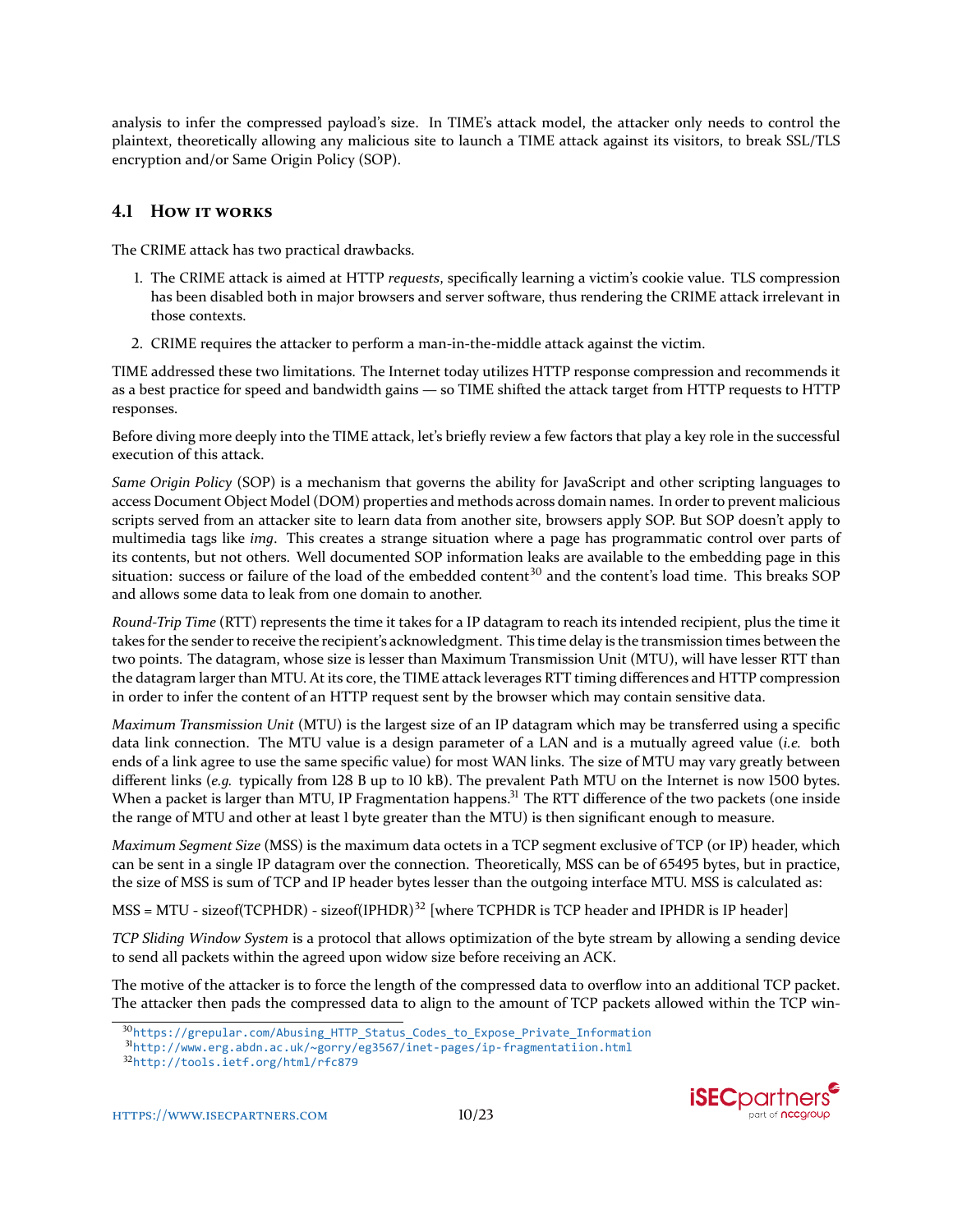dow(*i.e.* sliding window ). When the TCP window is maxed out, any additional packet created due to incorrect guesses, causes an additional full round trip with a significant delay; as it has to first wait for ACK from previous packets before it can slide the TCP window and allow for another packet to be sent.

Now consider this example to describe the attack mechanism. Let us consider a user input *``secret element = unknown data''* which is the payload. *secret element* and its value is in the response, and whatever the user inputs also gets reflected within the response.

In the first iteration, the user input is *anything arbitrary* and the response size is 1024 byte. Now if the user input is *``secret element = a''*, then the response size will be 1008 bytes because of compression. Hence, it will take less time than the first iteration. Likewise with multiple requests the attacker will find out the shortest response time for every character in the specific position of the payload which will happen only in the case of a correct guess. Those specific values will be the value of the *secret element*.

The attacker injects malicious code/ JavaScript capable of sending multiple requests with attacker controlled data to the target website and measuring the response time. The JavaScript works by taking advantage of the flaw in SOP. If payload length is exactly on the window boundary, the attacker can determine 1 byte differences as it will cause an additional RTT with significant delay. When the attacker-controlled data matches the correct guess, the response time does not consist of additional RTT. With every byte of correct guess of the secret in the response, the padding is adjusted to maintain 1 extra byte more than the boundary. Thus by calculating the time difference, the attacker can successfully obtain the complete secret. By using repetitive requests, the attacker can completely find out the secret with no eavesdropping. This secret is not restricted to only the session cookie, but covers all sensitive information like user name, CSRF token, bank account number, etc. that is embedded in the response.

# **4.2 ATTACKER'S PERSPECTIVE**

To execute the TIME attack, the attacker needs to know some information about the HTTP response. The attacker needs to know the secret element's location, secret element's prefix/suffix (secret/cookie are often structured so they have a fixed prefix or suffix) and a location to insert a chosen plaintext (many applications embed user input as expressed by HTTP parameters within their response). The attacker can get this information by studying a few responses from the target website. The motive of the attacker is to find out secret element value (secret/cookie value).

The attacker creates HTTP requests with JavaScript and response timing leaks the request size. To eliminate noise over the network, if the process is repeated for certain time, the minimal response time can be recorded from the set of values of response time.

An attacker can even use this timing information to find out whether the victim is logged into some specific application or not by sending few requests to the application through this attack. If the user is logged in, the response will contain more information relevant to the user account. If the user is not logged in, the response will be login page of the application which will contain less information than the previous case. Hence the response size will likely be higher and so will be the response time as well.

# **4.3 FEASIBILITY**

The secret elements that can be exploited by the TIME attack include the position and known prefix/suffix of these elements. While the exact specifics of these elements are application specific, they are present in every application.

One important requirement of this attack to be successful is to reflect back users' input in the response (not to be confused with the reflected cross-site script<sup>[33](#page-10-0)</sup> attack). Given everything else in the response remains constant, varying the reflected user input varies the content and the size of the response. If the user's input containing the



<span id="page-10-0"></span><sup>33</sup>[https://www.owasp.org/index.php/Cross-site\\_Scripting\\_\(XSS\)](https://www.owasp.org/index.php/Cross-site_Scripting_(XSS))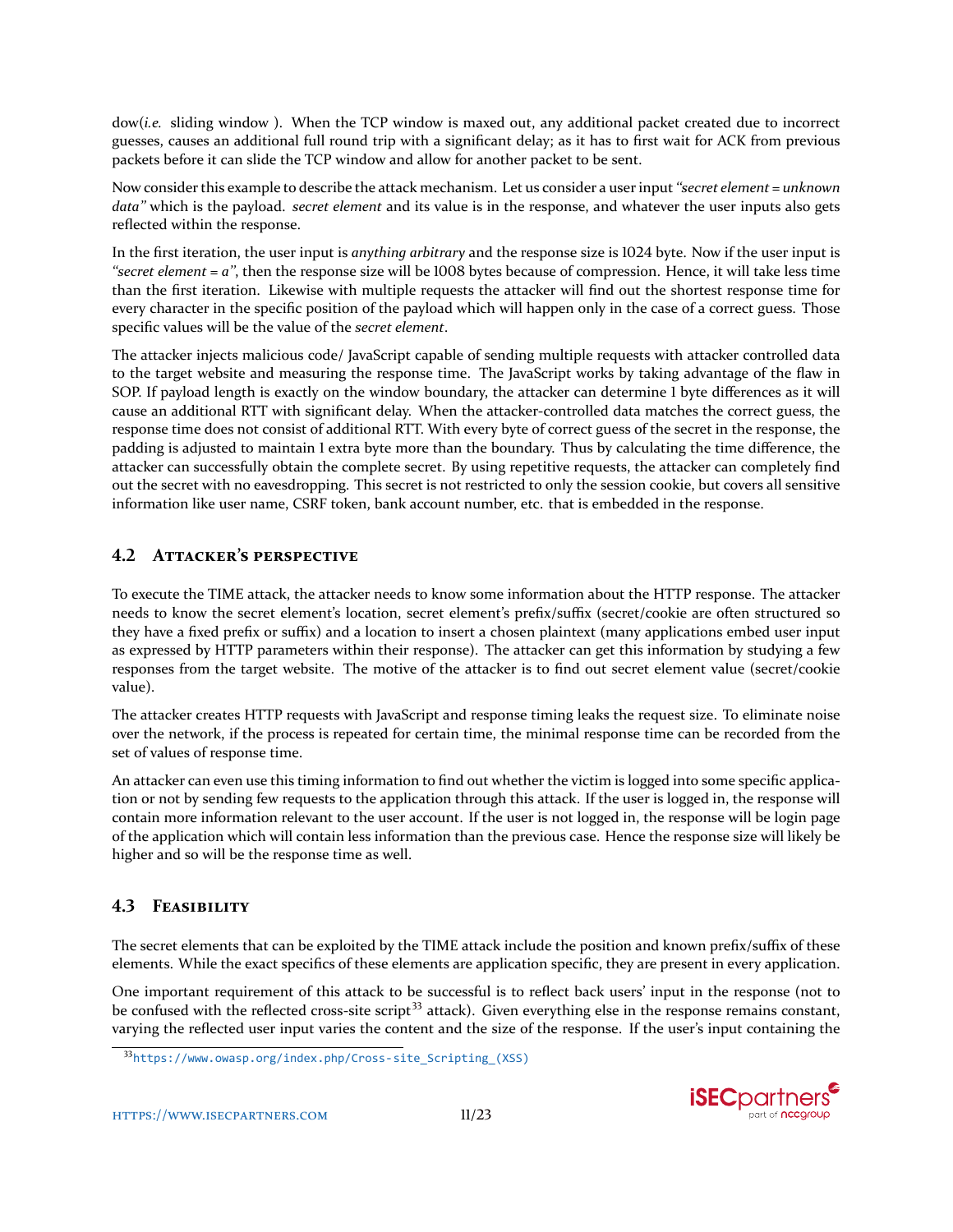guess of the secret element is not reflected back, there will be no measurable changes in the compression size of the HTTP response and hence no measurable changes in response time.

Timing measurements are affected by random network noises. Congestion and packet loss in any of the elements (client, routers and server) within the routing path can introduce random latency. In order to eliminate this noise, it has been found that repeatedly sending the payload (say 10 times) and taking the minimal timing value will account for such random latency effects. User input is encoded before embedding into the response to protect against injection attacks. Therefore the attack target is limited mostly to alphanumeric characters.

# **4.4 COUNTER MEASURES**

This timing attack does not directly exploit any vulnerability in SSL/TLS, but the timing information leaks and existence of TIME attack defies the purpose of integrity and confidentiality of SSL/TLS. Below are the countermeasures which deal with changing how the application is developed instead of changing how the protocol works.

- Adding random timing delays to the decryption for any timing attack can be reasonable to disrupt statistical analysis, but it is not completely effective. An attacker who can gather enough samples can average many observations which make the randomness disappear. Adding random delay can only makes the attack take longer, but not impossible.
- Browser should support and respect "X-Frame-Options"<sup>[34](#page-11-0)</sup>header for all content inclusion (not just IFRAME); this way an application can restrict the displaying of simple multimedia content, like images on other applications. Thus, allowing applications to take control over the presentation of their content on other domains.
- Applications should have a strict restriction on the reflection of user input in the response. The application should also be able to handle unknown variable input (like an extra variable in the URL) and prevent it from reflecting back in the response.
- Enabling anti-automation techniques like CAPTCHA, CSRF tokens etc. can be useful to restrict repetitive requests from an attacker.

### **4.5 SOFTWARE SUPPORTING THE MITIGATION**

#### **4.5.1 Browsers**

X-Frame-Options support is present in the following and above versions of the browsers<sup>[35](#page-11-1)</sup>

| Feature            | Chrome        | Firefox (Gecko) | Internet Explorer | Opera | Safari |          |
|--------------------|---------------|-----------------|-------------------|-------|--------|----------|
| Basic support      | 4.1.249.1042  | 3.6.9(1.9.2.9)  | 8.0               | 10.5  | 4.0    |          |
| ALLOW-FROM support | Not supported | 18.0(18.0)      | 8.0               |       | Not    | $\sup$ - |
|                    |               |                 |                   |       | ported |          |

# **5 BREACH**

*Browser Reconnaissance and Exfiltration via Adaptive Compression of Hypertext* (BREACH[36](#page-11-2))(VU#987798[37](#page-11-3)) is an application of a compression side-channel CRIME style of attack on HTTP responses. Yoel Gluck, Neal Harris, and

<sup>37</sup><http://www.kb.cert.org/vuls/id/987798>





<span id="page-11-0"></span><sup>34</sup><https://developer.mozilla.org/en-US/docs/HTTP/X-Frame-Options>

<span id="page-11-1"></span><sup>35</sup>[https://developer.mozilla.org/en-US/docs/HTTP/X-Frame-Options#Browser\\_compatibility](https://developer.mozilla.org/en-US/docs/HTTP/X-Frame-Options#Browser_compatibility)

<span id="page-11-3"></span><span id="page-11-2"></span><sup>36</sup><http://breachattack.com/>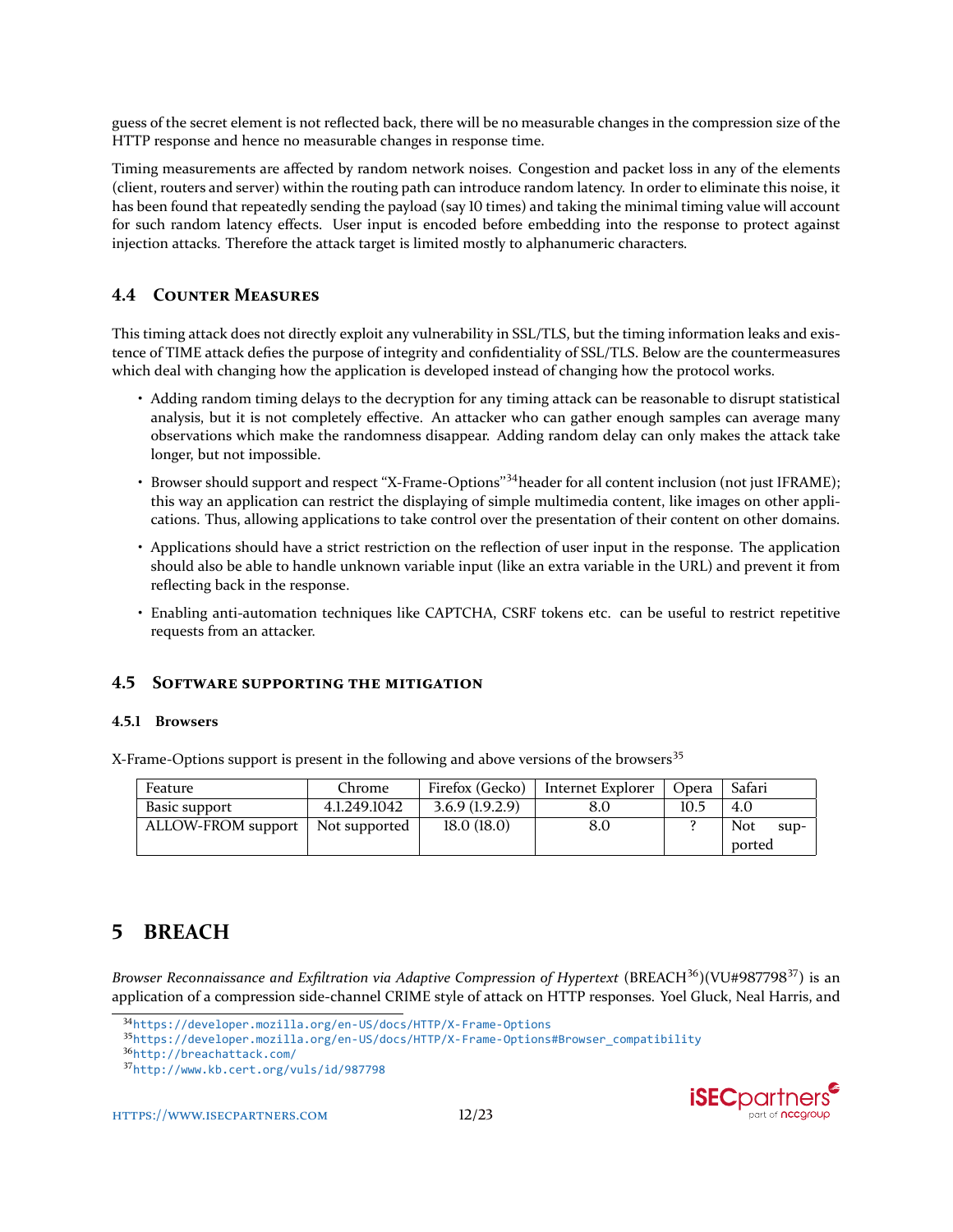Angelo Prado demonstrated this attack at BlackHat<sup>[38](#page-12-0)</sup> USA 2013. The CRIME attack model gives information about session cookies to the attacker who is able to inject chosen plaintext into the victim's HTTP request and measure the size of these requests. In September 2012 when major vendors disabled TLS compression in browser and server-side, the CRIME attack was effectively mitigated. TIME resurrected the CRIME attack focusing on the time differential in the HTTP response, occurring due to the difference of size as an effect of HTTP compression of the response body. Finally, BREACH revived the CRIME attack by targeting the size of compressed HTTP responses and extracting secrets hidden in the response body.

# **5.1 HOW IT WORKS**

Once again, like the CRIME attack, BREACH exploited the compression and encryption combination used to interact with users and web-servers. The working mechanism of BREACH is similar to CRIME, except CRIME targeted TLS compression, while BREACH targets HTTP compression. HTTP response compression compresses the body of responses but not header information. The algorithm used, DEFLATE, is comprised of two components. LZ77 replaces occurrences of three or more characters with "pointer" values to reduce space. Huffman coding replaces characters with symbols in order to optimize the description of the data to the smallest size possible. BREACH works by attacking the LZ77 compression while minimizing the effects of Huffman coding. If this isolation is not performed, too many false positives will result, reducing the effectiveness of the attack.

At a high level the attack works by injecting guesses in HTTP requests and measuring the sizes of the compressed and encrypted responses. The smallest response size indicates that the guess matches the secret value. This is then repeated on a character by character bases. For example, let us consider the following dummy HTTP request and response:

```
GET /product/?id=12345&user=CSRFtoken=<guess> HTTP/1.1
Host: example.com
```
Listing 4: *Compromised HTTP request*

```
<form target="https://example.com:443/products/catalogue.aspx?id=12345&user=CSRFtoken=<guess>" >
...
<td nowrap id="tdErrLgf">
<a href="logoff.aspx?CSRFtoken=4bd634cda846fd7cb4cb0031ba249ca2">Log Off</a></td>
                                       Listing 5: HTTP response
```
"CSRFtoken=" is reflected back in the response body as the value of the "user" parameter which is controlled by the attacker. The goal of the attacker is to learn the value of the CSRF token. So in the first request the attacker will send: GET /product/?id=12345&user=CSRFtoken=**a** HTTP/1.1 and the attacker will measure the response size. Because of the redundancy with "*CSRFtoken=*", after compression the length will be smaller than if the attacker-controlled data did not match any existing string in the request. The idea is to change input and measure and compare lengths to guess the correct secret value, repetitively until the whole secret is recovered.

In order counter the effects of Huffman coding, techniques such as guess swaps, padding and charset pools are used. As an example for some already guessed string *CSRFtoken=4bf*, the next character would be guessed using the payload:

#### CSRFtoken=4bf**d**{}-a-b-c-e-f-0-1-2-3-4-5-6-7-8-9

Here the {} represent padding and **d** the guess value. This will be sent with the 16 possible values. The smallest response will represent the correct guess. Mounting the attack against stream cipher does not require any alignment, but with block ciphers, the guesses are block wise aligned such that a correct guess will fit withing the target block while an incorrect guess will carry over to the next block.



<span id="page-12-0"></span><sup>38</sup><http://www.blackhat.com/us-13/briefings.html#Prado>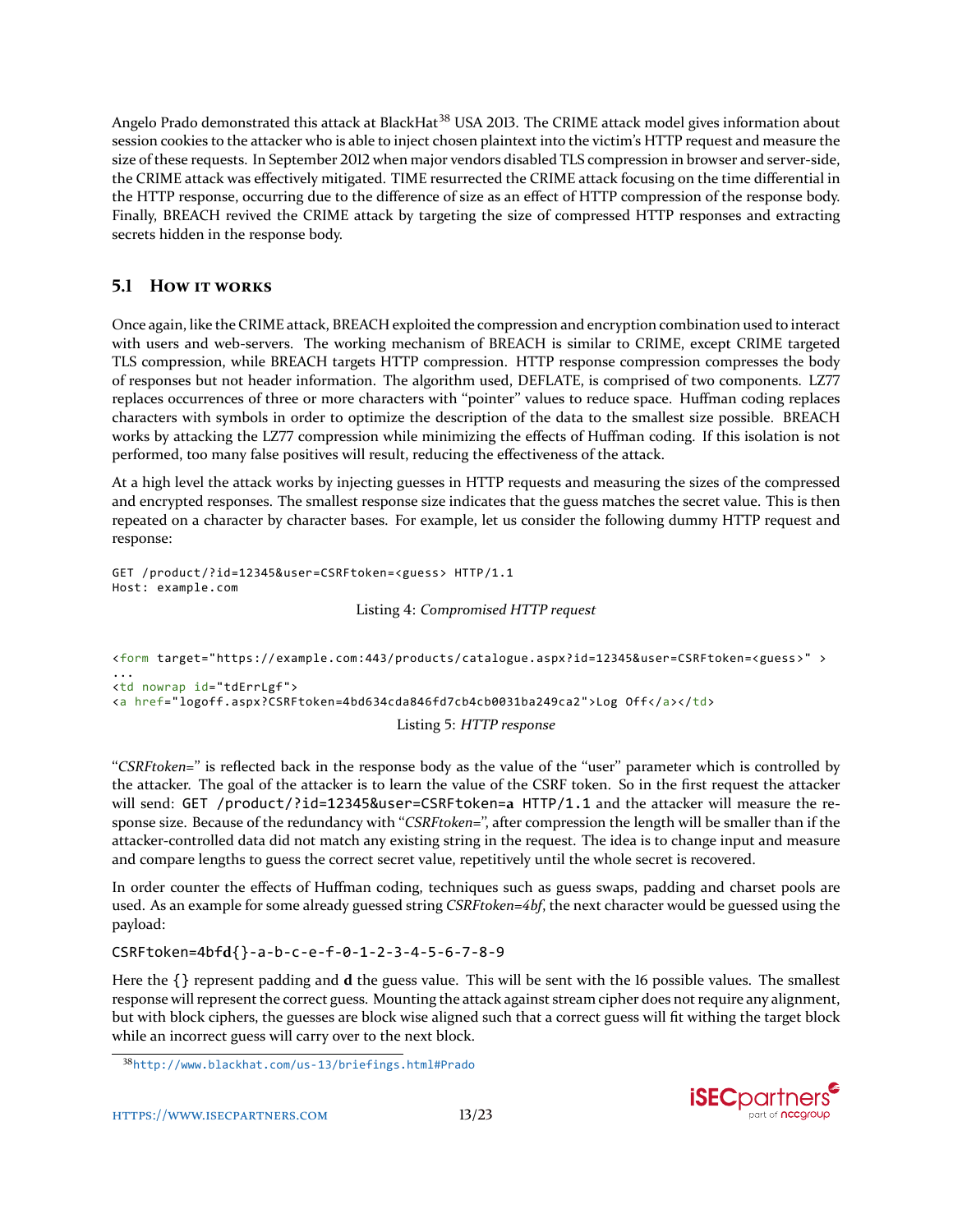### **5.2 ATTACKER'S PERSPECTIVE**

To leverage the advantage of compression of response body for ex-filtration of the secret, the attacker need to have the ability to

- Monitor the encrypted traffic traveling between the victim user and website; this can be accomplished by ARP spoofing. $39$
- Force the victim to visit attacker-controlled website. To achieve this the attacker needs to either inject an iframe, send phishing emails with a link to an attacker-controlled website<sup>[40](#page-13-1)</sup> or intercept and modify (like injecting image redirects) the plaintext HTTP traffic generated by the victim. The attacker-controlled website then forces victim's computer to send multiple request to the target website. Then the oracle process the byte-by-byte modified responses sizes to determine the correct guess of the secret.

### **5.3 FEASIBILITY**

As BREACH focuses on the HTTP compression of the response body, it is possible to mount on all versions of SSL/TLS, and does not require TLS-layer compression. The cipher suite used during the session negotiation does not affect this attack. The number of requests required are proportional to the size of secret, but in general BREACH attack can be exploited with just a few thousand requests, and under a minute. In short, the scope of this attack includes a considerable portion of the HTTP traffic in the Internet as a large portion of enterprise applications and online websites use HTTP compression to optimize bandwidth.

The three main requirements for exploitation of the vulnerability to be effective are:

- 1. The application supports HTTP compression.
- 2. The response should reflect back user's input.
- 3. The response should have some sensitive/ secret information embedded in the body.

If the user's input is not reflected, there is no possible way to mount a chosen plaintext attack and measure the size of the responses. This attack targets the secret information in the response body (e.g. CSRF tokens), not the session cookie in the request header. So this is useful only if the the response of this attack contains sensitive information.

Like CRIME and TIME, the oracle needs to be aware of Huffman coding scheme and overcome the false positives generated due to the same. In their research paper, $41$  Gluck, Harris, and Prado gave a detailed explanation on methods to overcome the aberrations caused by the subtle inner working of the DEFLATE and how they were able to optimize the attack.

### **5.4 COUNTER MEASURES**

At present there is no perfect solution. To mitigate this issue, Gluck, Harris, and Prado suggested few of the mitigation options in their research paper.

• **Disabling Compression:** Disabling HTTP compression affects the root cause of the problem and hence completely mitigates it. Unlike TLS compression and SPDY, HTTP compression is an essential technology that can't be replaced or discarded without inflicting considerable overhead on both website operators and end users. Disabling HTTP compression will affect the speed and performance of the web-server to a significant level.

<span id="page-13-1"></span><span id="page-13-0"></span><sup>39</sup>[http://rootsecure.net/content/downloads/pdf/arp\\_spoofing\\_intro.pdf](http://rootsecure.net/content/downloads/pdf/arp_spoofing_intro.pdf)

 $40$ Gluck, Harris, and Prado have been able to run BREACH without JavaScript/ iframes, simply with image redirects on an email. So BREACH can also be triggered from a malicious email payload just by viewing the email in Outlook. The attacker still needs traffic visibility to measure encrypted responses.

<span id="page-13-2"></span><sup>41</sup> Section 2.4 of "BREACH - SSL, gone in 30 seconds" [http://breachattack.com/resources/BREACH-SSL,gonein30seconds.pdf](http://breachattack.com/resources/BREACH - SSL, gone in 30 seconds.pdf)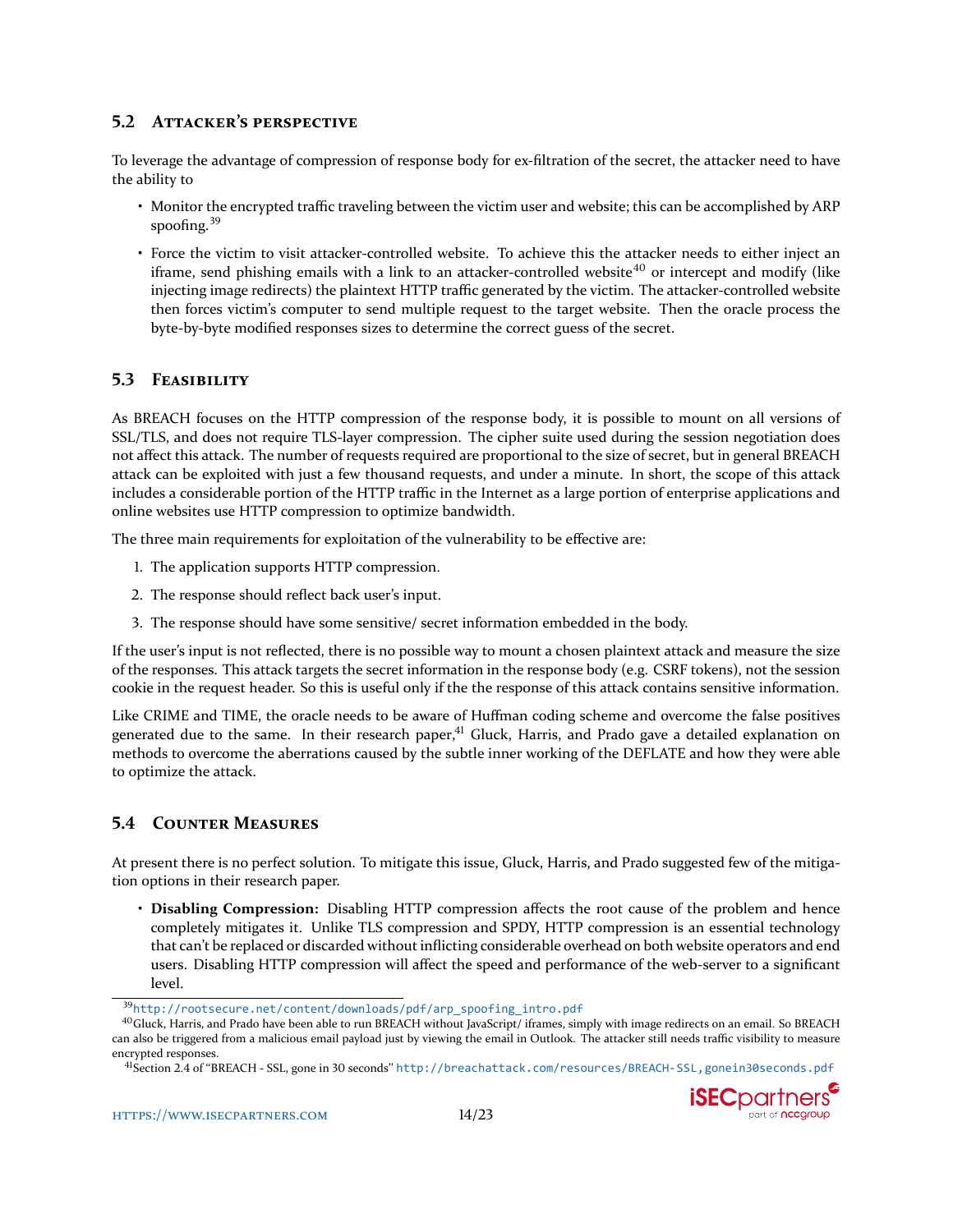- **Length Hiding:** Adding garbage value to the compressed response body and obfuscating the actual length will affect the ability of the attacker to calculate the differences in the length, occurring due to compression of varying input. IETF working group is working on developing a proposal to add length-hiding on TLS.[42](#page-14-0) However, this only increases the time of the attack and thefore does not mitigate it effectivly. The attacker needs to send more request to correctly measure the response sizes.
- **Separating Secrets from User Input:**Serving secrets in a different context than the rest of the body, during compression, can completely solve the issue. In this case, the length of the compressed response body will not be able to disclose secret information with the change of user input. However, implementation of this solution is complicated depending on the nature of the application.
- **Masking Secrets:** In practice, the secrets like CSRF tokens should be changed with every request. However, that is not always the case and this attack depends on the assumption that the secrets remains same in between the responses. So if the secrets in the body can be masked with a one time random value (new secret  $S' =$  $R||(R\oplus S)$ , where R is the one time random value and S is the secret) with every request, it will generate a new secret every time.
- **Request Rate-Limiting and Monitoring:** To implement the attack, attacker needs to send thousands of requests from victim user's computer to the web-server within a very short amount of time. It is not possible by human action to generate such volume of traffic. If the server-side monitoring system diagnoses such behavior, it can either *i.*throttle the user requests, which will slow down the attack or *ii.* invalidate the session and notify the user for a probable attempt of intrusion into the user's session. The warning might create panic among the users, but it will at least help the user to stop doing sensitive transaction over insecure network connection.

### **5.5 SOFTWARE SUPPORTING THE MITIGATION**

While this is an ongoing issue, current mitigations included the following:

After the release of the attack Django issued a security advisory<sup>[43](#page-14-1)</sup> to temporarily mitigate BREACH attack against Django's CSRF protection. The advisory suggested:

- Disabling Diango's GZip middleware.<sup>[44](#page-14-2)</sup>
- Disabling GZip compression in users web server's config. In Apache, disable mod deflate;<sup>[45](#page-14-3)</sup> and in nginx disable the gzip module.<sup>[46](#page-14-4)</sup>

It should be noted that until various software mitigations have been standardized and their implications well understood, they should be analyzed both from a security perspective and a feasibility perspective before being applied in a blanket manner.



<span id="page-14-0"></span><sup>42</sup><http://tools.ietf.org/pdf/draft-pironti-tls-length-hiding-00.pdf>

<span id="page-14-1"></span><sup>43</sup><https://www.djangoproject.com/weblog/2013/aug/06/breach-and-django/>

<span id="page-14-2"></span><sup>44</sup><https://docs.djangoproject.com/en/dev/ref/middleware/#module-django.middleware.gzip>

<span id="page-14-3"></span><sup>45</sup>[http://httpd.apache.org/docs/2.2/mod/mod\\_deflate.html](http://httpd.apache.org/docs/2.2/mod/mod_deflate.html)

<span id="page-14-4"></span><sup>46</sup><http://wiki.nginx.org/HttpGzipModule>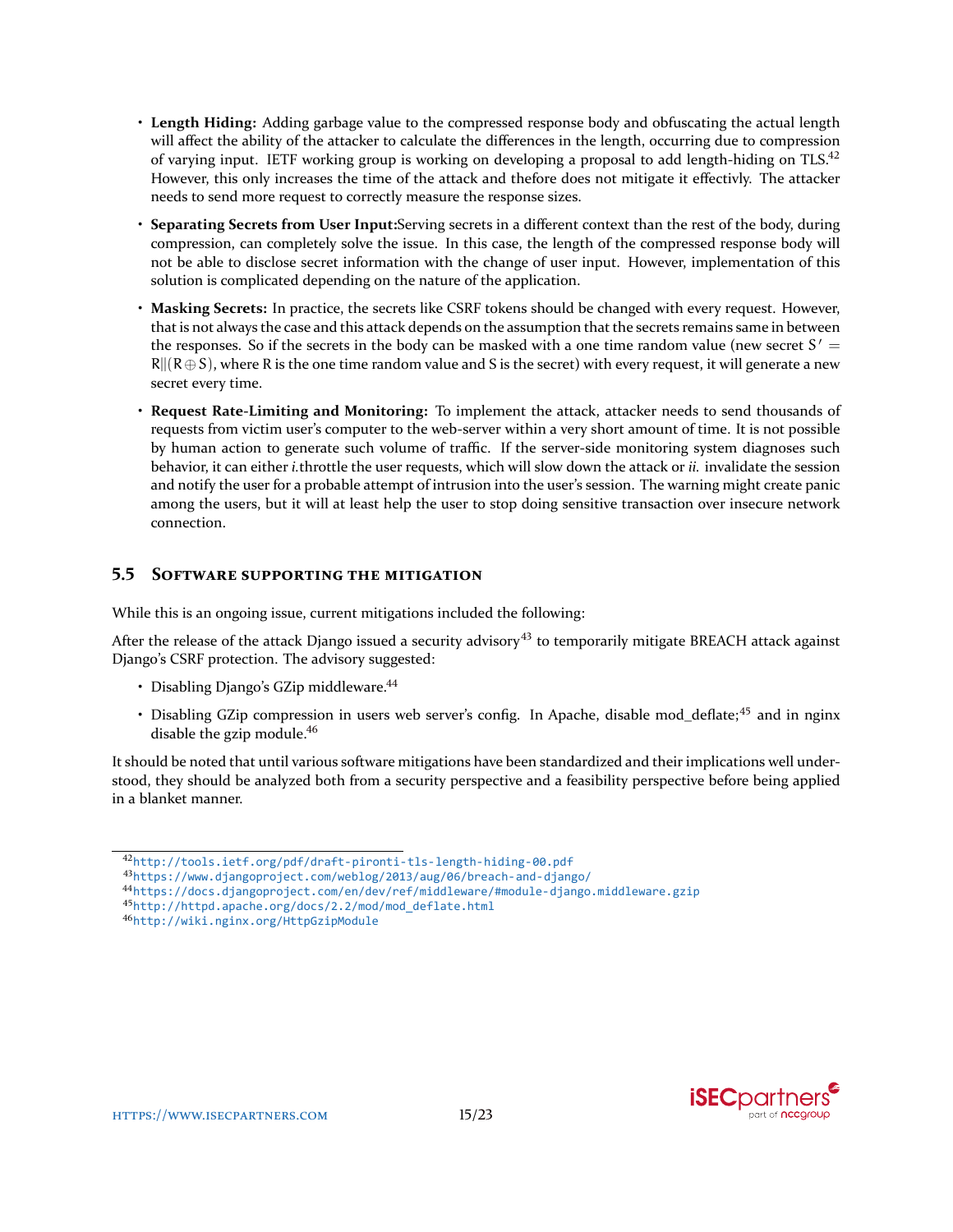# **6 LUCKY 13**

Nadhem AlFardan and Kenny Paterson of the Information Security Group at Royal Holloway, University of London, found a new timing attack in TLS/ DTLS<sup>[47](#page-15-0)</sup> called Lucky Thirteen (CVE-2013-0169<sup>[48](#page-15-1)</sup>). The attack allows a man-inthe-middle attacker to recover plaintext from a TLS connection when CBC-mode (cipher-block chaining) encryption is used. There is a subtle timing bug in the way that TLS data decryption works when using the (standard) CBC-mode ciphersuite. Lucky Thirteen uses the same attack mechanism as the padding oracle attack.<sup>[49](#page-15-2)</sup>

# **6.1 HOW IT WORKS**

A Message Authentication Code (MAC) is used to authenticate and to provide integrity of the message. The best practice is to encrypt a message first, then apply the MAC on the resulting ciphertext. However, in TLS it is done in a different fashion. The message is added in the block, a MAC is applied to the plaintext, and then up to 255 bytes of padding are added to grow the message to a multiple of the cipher block size (8 or 16-byte). This message block is finally CBC-encrypted. CBC mode decryption takes the current encrypted block, decrypts it, and XORs in the previous ciphertext block. After decryption, the padding is first validated, and after successful validation it is removed and then integrity of data is checked against the calculated MAC.

```
| data | MAC of plaintext | padding |
                           Listing 6: Structure of message block used for encryption
```
However, this method of CBC-encrypting in TLS has a problem with protecting the padding. The padding oracle attack is applicable to the implementations of SSL 3.0 and TLS 1.0. The padding is not protected by the MAC, so an attacker can tamper with the padding and perform a padding oracle attack. During decryption of the message, the padding is checked first. If there is a valid padding, only then the MAC is checked; otherwise the server throws an error stating whether that an invalid padding or MAC error has occurred. The padding oracle attack uses CBC decryption to determine the plaintext by modifying the previous ciphertext block. An attacker can modify the encrypted message based on these error messages, and after repetitive requests can eventually get the message decrypted by the server without the encryption key.

This padding oracle problem was fixed by eliminating any explicit error messages that could indicate to the attacker whether the padding check or the MAC check is what caused a decryption failure. This solution left the implementation vulnerable with the possibility of a timing attack, as the attacker can notice the time differences in the server responses in cases of bad padding. In TLS 1.1 and above, anytime a record fails to decrypt (due to a bad MAC or padding error), the TLS server kills the session. This was implemented to prohibit an attacker from repetitively sending requests to decrypt the encrypted message, but padding oracle attacks can work across different sessions, provided the victim re-initiates the session after it drops, and the secret appears in the same position in each stream. The design of browsers and HTTPS satisfy both of these requirements. To solve this time differential problem, the TLS specification 1.2<sup>[50](#page-15-3)</sup> states that even if padding fails, the MAC should be validated considering that the value of the padding is null. When the padding check fails, there is no way to figure out the size of actual message and the number of padding bytes to strip; hence no way to calculate the correct MAC. As per the specification the whole blob is used to calculate the MAC. As a result, the MAC computation can take a little bit longer when the padding is damaged. And this subtle timing bug is exploited by the Lucky Thirteen attack to decrypt the encrypted message.

TLS typically uses HMAC with MD5, SHA1 or SHA256 as the hash function. Each of these hash functions process messages in 64-byte blocks. The hash functions incorporate an 8-byte length field plus some special hash function



<span id="page-15-0"></span> $^{47}$ Datagram TLS (DTLS) is a protocol based on TLS that is capable of securing datagram transport (for example, UDP). DTLS is well suited for securing applications that are delay-sensitive (and hence use datagram transport), tunneling applications (VPN), and applications that tend to run out of file descriptors or socket buffers.

<span id="page-15-1"></span><sup>48</sup><http://web.nvd.nist.gov/view/vuln/detail?vulnId=CVE-2013-0169>

<span id="page-15-2"></span><sup>49</sup>[http://www.iacr.org/archive/eurocrypt2002/23320530/cbc02\\_e02d.pdf](http://www.iacr.org/archive/eurocrypt2002/23320530/cbc02_e02d.pdf)

<span id="page-15-3"></span><sup>50</sup><https://tools.ietf.org/rfc/rfc5246.txt>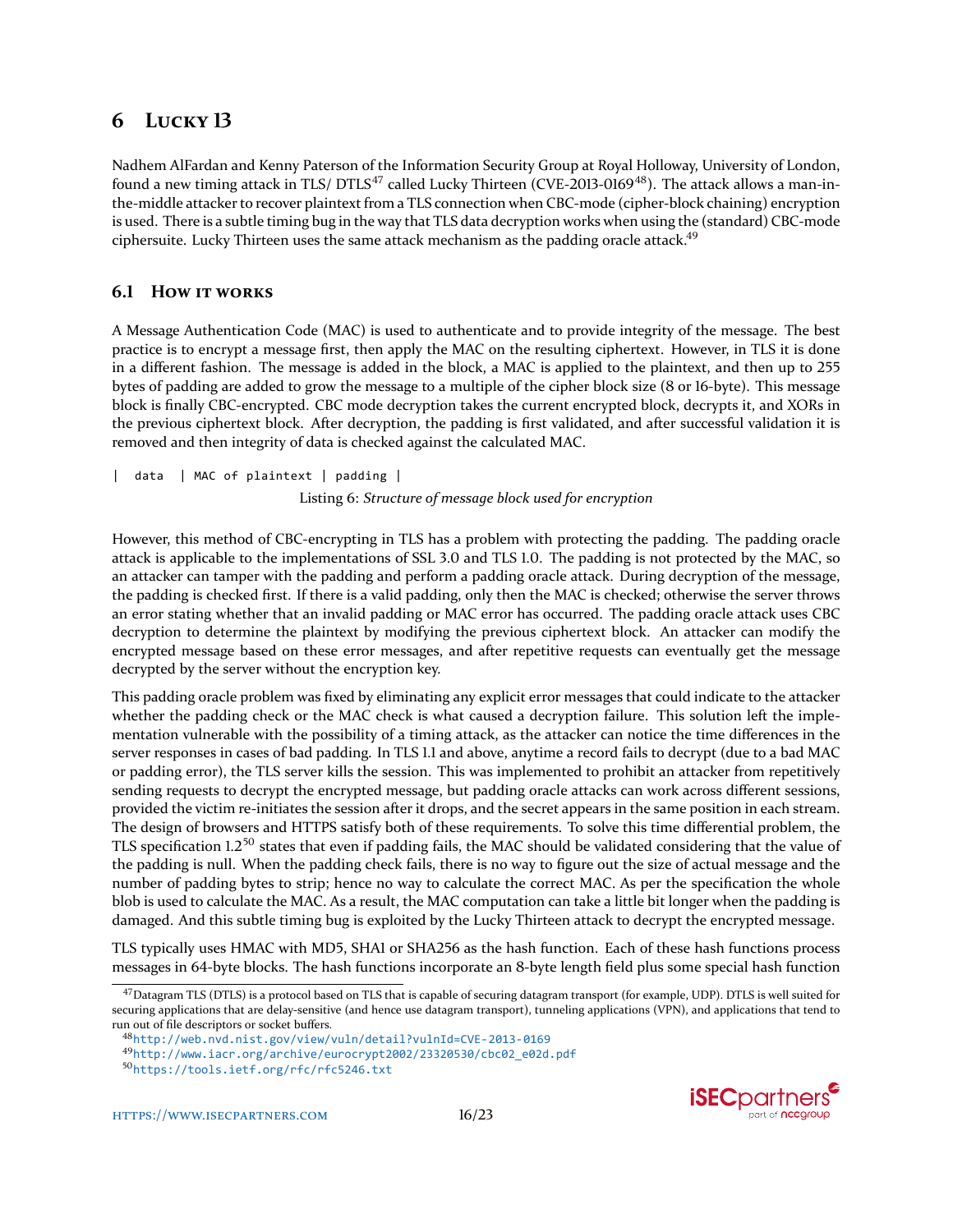padding, which actually means a one-block message can only contain about 55 bytes of real data (which also includes the 13-byte record header).

```
Sequence | Header | App Data
| 8-bytes | 5-bytes| n-bytes |
```
Listing 7: *Formatted message block to calculate MAC*

and the data encrypted is:

| Enc App Data | Enc MAC Tag | Enc Padding | | n bytes | 20-bytes | p-bytes |

Where p is the number of valid padding bytes. The sequence and header in the authenticated data add up to 13 bytes. That TLS MAC calculation includes 13 bytes of header information is, in part, what makes the attacks possible this is where the name of the attack comes from. In the example given by Nadhelm and Kenny, the first application data packet is cut down to 85 bytes. The server interpreted the packet as containing:

|Header|IV|Enc App Data|Enc MAC Tag|Enc Padding|  $|44 - p|$  20| Listing 8: *Application Data Packet*

TLS requires the server to decrypt:

```
|Enc App Data|Enc MAC Tag|Enc Padding|
      |44 - p| 20
                                 Listing 9: Encrypted Message block
```
Then, the authentication is performed on:

|Sequence|Header|App Data| | 8| 5| 44 – p|

Listing 10: *Application Data Packet*

If no padding bytes are valid, then p is 0 bytes and the application data is 44 bytes. There are three scenarios to consider:

- The padding is wrong and 57 bytes are MACed.
- The last plaintext byte is 0×00 and 56 bytes are MACed.
- The last two plaintext bytes are 0×01, 0×01 and 55 bytes are MACed.

The attack tries different values in the second to last ciphertext block, this time in the last two bytes, in an attempt to force the last plaintext block to be the correct two bytes of padding. The attacker wants 55 bytes to be authenticated with HMAC-SHA1 because this can be distinguished computationally from 56 or 57 bytes as if it goes a single byte beyond 55, the hash function will have to run a whole extra round, causing a tiny (500-1000 hardware cycle) delay.

### **6.2 ATTACKER'S PERSPECTIVE**

A prerequisite for the attack is the ability to intercept the connection between the client and server to read the clear text TLS handshake messages and inject modified ciphertext. This is most commonly achieved on an open Wi-Fi network. To make a target browser initiate many connections, attacker can feed it some custom JavaScript (this doesn't necessarily need to come from the target webserver — it can even be served on an unrelated non-HTTPS

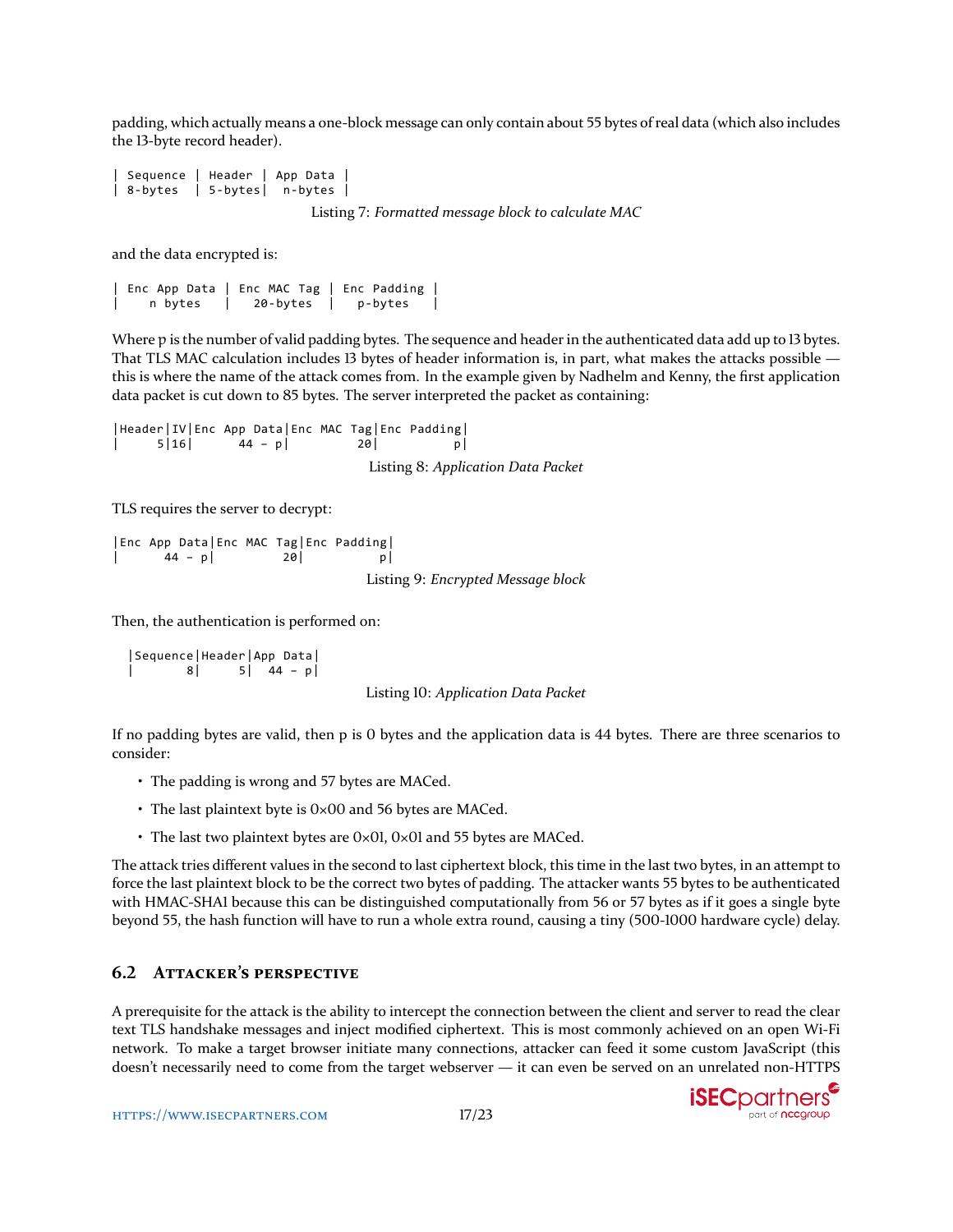page) or client-side malware. Due to design of the HTTP protocol, each of these connections will include cookies at a known location in HTTP stream. The malicious JavaScript can also control the location of the cookie such that there is only one unknown byte in the target block at each stage of the attack.

The attack here is to intercept a message and modify it, including the TLS padding, in such a way as to make it fall above that 55 byte boundary. However, the same message with padding properly removed would fall below it. When an attacker tampers with the message (damaging the padding), the decryption process will perform MAC operation on the longer version of the message; resulting in a measurably higher computation time than when the padding is valid. By repeating this process many thousands of times to eliminate noise and network jitter, it is possible to get a clear measurement of whether the decryption succeeded or not. Once the attacker obtains that information, attacker just needs to perform a standard padding oracle attack.

# **6.3 FEASIBILITY**

The attack applies to all implementations that conform to TLS version 1.1 or 1.2, or DTLS version 1.0 or 1.1. It also applies to implementations of SSL 3.0 and TLS 1.0 that have countermeasures designed to defeat a previous padding oracle attack discovered several years ago. All TLS and DTLS ciphersuites that include CBC-mode encryption are potentially vulnerable.

The latency generated by various infrastructures on the Internet is likely to make the attack completely infeasible. However, it may well be practical against fast internal networks as the latency is low or negligible. Thus the only practical limitation on such a cookie attack is the time it takes for the server to re-initiate all of these connections. TLS handshakes aren't fast, and this attack can take tens of thousands of connections per byte. So in practice the TLS attack would probably take days.

# **6.4 COUNTER MEASURES**

Even though the following mitigation techniques were proposed by Nadhelm and Kenny, the mitigations also have their restrictions.

By careful implementation of all MAC-then-Encode-then-Encrypt(MEE) this Lucky 13 attack can be mitigated. If uniform processing time is implemented to decrypt ciphertexts of a given size, then the processing time of valid and invalid input will be same. This can be achieved by eliminating major time differences in MAC processing of the ciphertext, independent of the properties of underlying plaintext.

Adding random timing delays to the decryption for any timing attack can be reasonable. But this attack cannot be completely evaded by this countermeasure; it can only increase the number of samples required, and hence the duration of the decryption operation, and coupled with standard network latency this might make the attack highly unlikely.

Using an authenticated encryption algorithm, such as AES-GCM or AES-CCM is the ideal mitigation, however this is only implemented in TLS 1.2, which is not currently widely implemented.

### **6.5 SOFTWARE SUPPORTING THE MITIGATION**

The researchers notified this issue to IETF TLS Working Group, IRTF Crypto Forum Research Group(CFRG) and individual vendors responsible for closed and open source implementation of SSL/TLS and they addressed the issue.

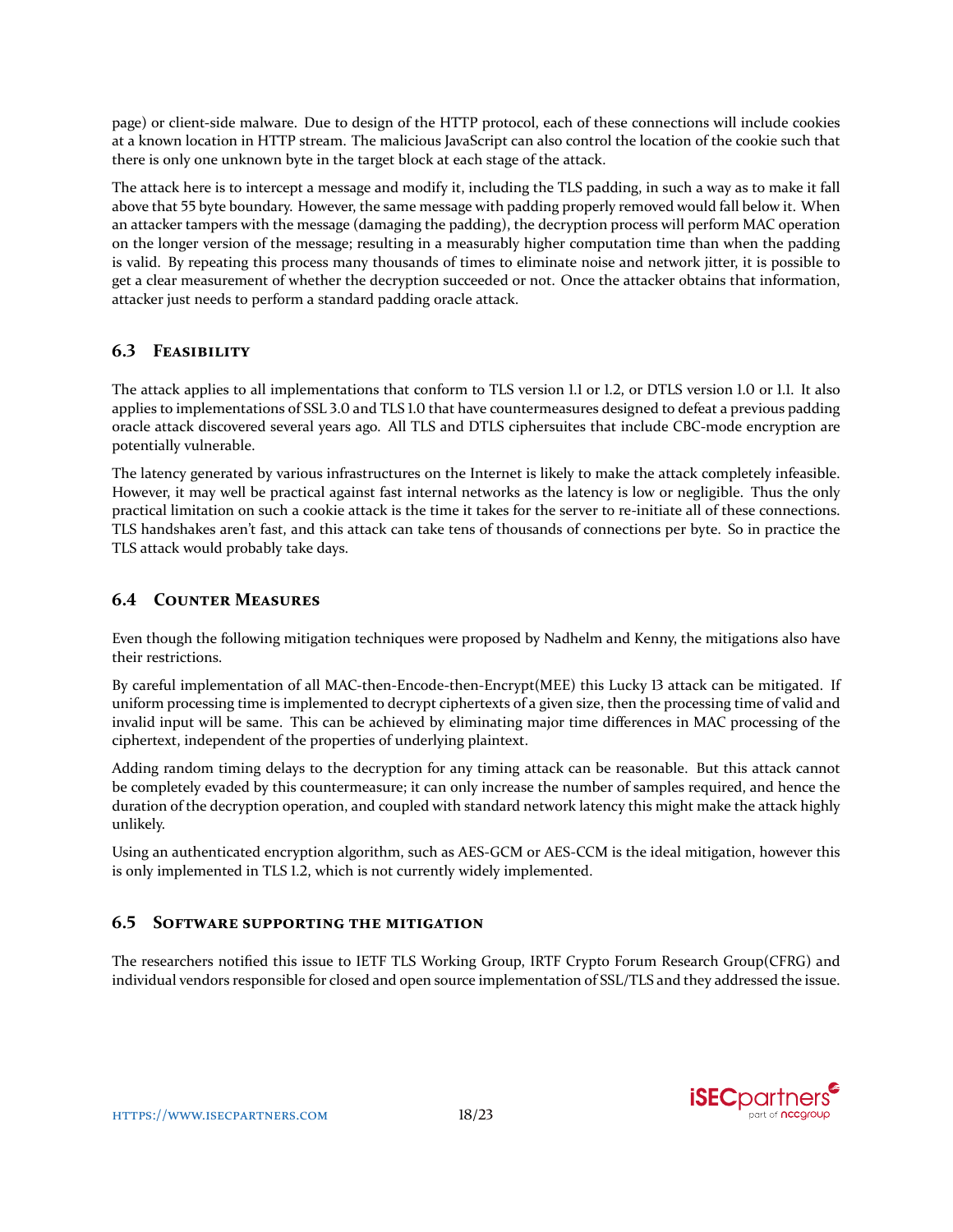#### **6.5.1 Libraries**

Affected users should upgrade to the following versions of vendor specific implementation of  $SSL/TLS^{51}$  $SSL/TLS^{51}$  $SSL/TLS^{51}$ :

- BouncyCastle addressed the attack in version 1.48 of the Java library. The release 1.8 of the C# version of BouncyCastle also corrected this issue.
- CyaSSL addressed the attack in version 2.5.0
- F5 indicated that their TLS dataplane traffic is not vulnerable due to cryptographic offload, but that local management ports and virtual editions may be vulnerable. F5 also said that the hotfix for this issue will follow shortly after OpenSSL issues their patch $52$
- GnuTLS: Attacks are addressed in versions 2.12.23, 3.0.28 and 3.1.7, released 04/02/13.
- Microsoft determined that their implementations are not impacted and already addressed.
- NSS addressed the attacks in version 3.14.3
- OpenSSL addressed the attacks in versions 1.0.1d, 1.0.0k and 0.9.8y
- Opera addressed the attack in Opera version 12.13
- PolarSSL addressed the attack in version 1.2.5
- Oracle (Java) addressed the attacks as part of a special critical patch update of JavaSE, released on February 19, 2012.

# **7 RC4 BIASES IN TLS**

RC4 is a stream cipher developed by Ron Rivest of RSA Security in the late 1980s. It was originally a proprietary cryptographic algorithm but was leaked in 1994 and is now is the most commonly used stream cipher. It has a long history of cryptographic analysis and cryptographic attacks, most notably the attack on its usage in the WEP protocol.[53](#page-18-2) A number of additional weaknesses have been found over the years involving individual biases in the initial byte stream. Although none of these weaknesses were demonstrated to allow a practical attack against RC4 (especially as it is implemented in SSL/TLS), they are significant enough to warrant many in the cryptographic community to recommend against its use.<sup>[54](#page-18-3)</sup> Nevertheless, due to performance and wide spread adoption, it has become a popular ciphersuite in SSL/TLS. However, recent research by Bernstein, Paterson, Poettering and Schuldt  $55$  as well as other unrelated research by Ohigashi et al.  $56$  appear to have developed full plaintext recovery attacks on RC4. One of these attacks, a broadcast attack, recovers the plaintext when it is sent repeatedly in many different sessions, such as the case when a new session key is negotiated within an existing channel in an existing HTTP session. The other attack recovers the plaintext when it is encrypted repeatedly in the same or several different sessions.

<span id="page-18-1"></span><sup>52</sup><http://support.f5.com/kb/en-us/solutions/public/14000/100/sol14190.html>

<span id="page-18-2"></span><sup>53</sup>[http://en.wikipedia.org/wiki/Fluhrer,\\_Mantin\\_and\\_Shamir\\_attack](http://en.wikipedia.org/wiki/Fluhrer,_Mantin_and_Shamir_attack)

<span id="page-18-3"></span><sup>54</sup><http://csrc.nist.gov/groups/STM/cmvp/index.html>



<span id="page-18-0"></span><sup>51</sup><http://www.isg.rhul.ac.uk/tls/TLStiming.pdf>

<span id="page-18-5"></span><span id="page-18-4"></span><sup>55</sup><http://www.isg.rhul.ac.uk/tls/RC4biases.pdf>

<sup>56</sup>[http://home.hiroshima-u.ac.jp/ohigashi/rc4/Full\\_Plaintext\\_Recovery%20Attack\\_on%20Broadcast\\_RC4\\_](http://home.hiroshima-u.ac.jp/ohigashi/rc4/Full_Plaintext_Recovery%20Attack_on%20Broadcast_RC4_pre-proceedings.pdf) [pre-proceedings.pdf](http://home.hiroshima-u.ac.jp/ohigashi/rc4/Full_Plaintext_Recovery%20Attack_on%20Broadcast_RC4_pre-proceedings.pdf)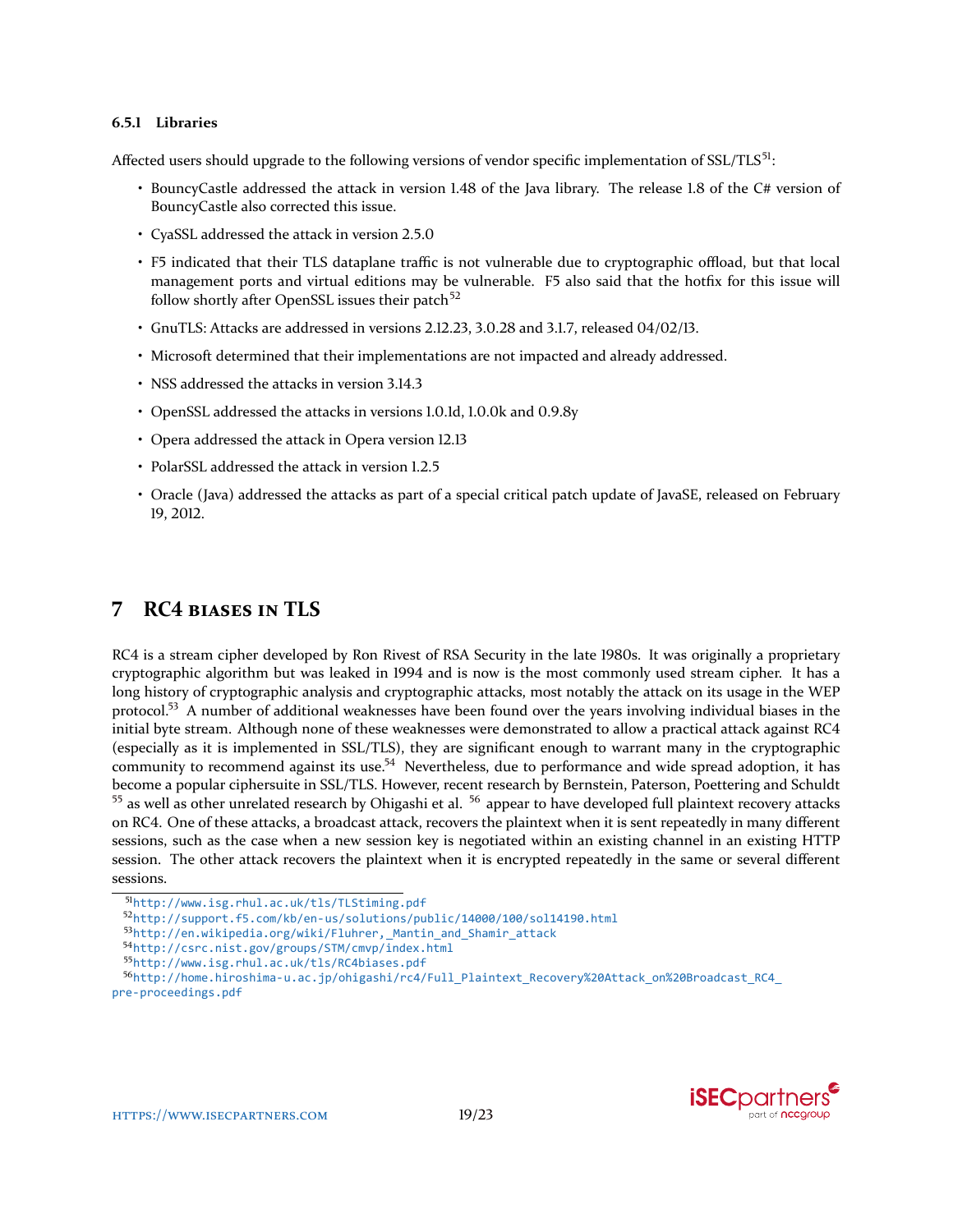### **7.1 HOW IT WORKS**

RC4 is an extremely simple and elegant algorithm. The first phase is the key scheduling algorithm (KSA). This algorithm takes an initial array and initializes it to values 0 to 255. For each index of the array a shuffling occurs that mixes in the key. Once this algorithm runs, the output of the KSA is input to the pseudo-random generation algorithm (PRGA) that continually shuffles the array. The output of the PRGA is exclusive-ored with the plaintext to produce a cipher text.

These recent attacks have found strong biases in the first 257 bytes of encryption which will allow recovery of roughly the first 200 bytes of plaintext in approximately  $2^{28}$  to  $2^{32}$  encryptions of the same plaintext under unique keys (referred to here as the broadcast attack). The attack recovers the plaintext at each position by gathering the set of observed ciphertexts (each encrypted with a different key) for the corresponding position. It tries each of the 256 candidate plaintexts and computes the PRGA output byte by exclusive-oring the candidate with each ciphertext. It then calculates which plaintext candidate resulted in PRGA outputs which most closely matches the known PRGA bias for that position. To take an extremely simplified example, consider when the PRGA output always outputs the value one. The correct plaintext will be the one which, when exclusive-ored with each of the ciphertexts, always results in one.

Additionally, using previously discovered long-term biases in RC4, 50% of a 16-byte secret value can be extracted after analysis of 6  $*$  2<sup>30</sup> encryptions of the same plaintext message using a single key. This attack is different to the broadcast attack since it can recover plaintext from a one or more encryption streams in which the same plaintext is sent repeatedly. The attack recovers plaintext using transitional biases in the PRGA stream that recur at fixed positions in the stream. For example, if the PRGA output is zero at any offset that is a multiple of 256-bytes, then the next output is more likely to also be a zero. The attack works by starting with a known plaintext byte that repeats at a fixed position and finding a candidate for the plaintext byte that repeats at the next position. The candidate that most closely matches the transition bias of the PRGA is selected. This process is then repeated to find the next unknown plaintext byte.

In both attacks the request structure such as the URL, which may be known or the location and beginning of the cookie as well as the plaintext structure, such as the language or HTML can be used to further optimize the attack. Additionally, many byte positions may quickly be probabilistically reduced to a limited number of candidate plaintexts. This includes positions that may have multiple biases. The candidate plaintexts can be used to attempt to authenticate to the system under attack in order to verify the correctness of the secret.

# **7.2 ATTACKER'S PERSPECTIVE**

Mounting the broadcast or single-byte bias attack in HTTP-based environments requires an active network attacker that can force the victim to repeatedly establish or re-negotiate session keys for an active HTTP session such that the same plain text is encrypted with different session keys under RC4.

For an authenticated HTTP session, the unknown value which the attacker is trying to get is the session ID or cookie. This value is preceded by standard HTTP header information. If the cookie value is in the first 256 bytes of plaintext it will be exposed during the attack.<sup>[57](#page-19-0)</sup> Most modern web traffic does not contain sensitive data in the first 256 bytes (or 220 bytes of message data), which limits the applicability of the attack.

Experimental results indicate that approximately  $2^{21}$  encryption of a fixed plaintext in unique keys using renegotiation per hour is reasonable. However, it is likely not possible for an attacker to force re-negotiations via JavaScript. This then would force an attacker to repeatedly establish and tear down a full SSL/TLS handshake. This involves significant overhead and currently limits the practicality on the single-byte bias attack.

<span id="page-19-0"></span><sup>&</sup>lt;sup>57</sup>It should be noted that some ciphersuites such as RC4 with SHA-1 will only allow the first 220 bytes to be recovered due to an initial 36 bytes of unpredictable "Finished" message.

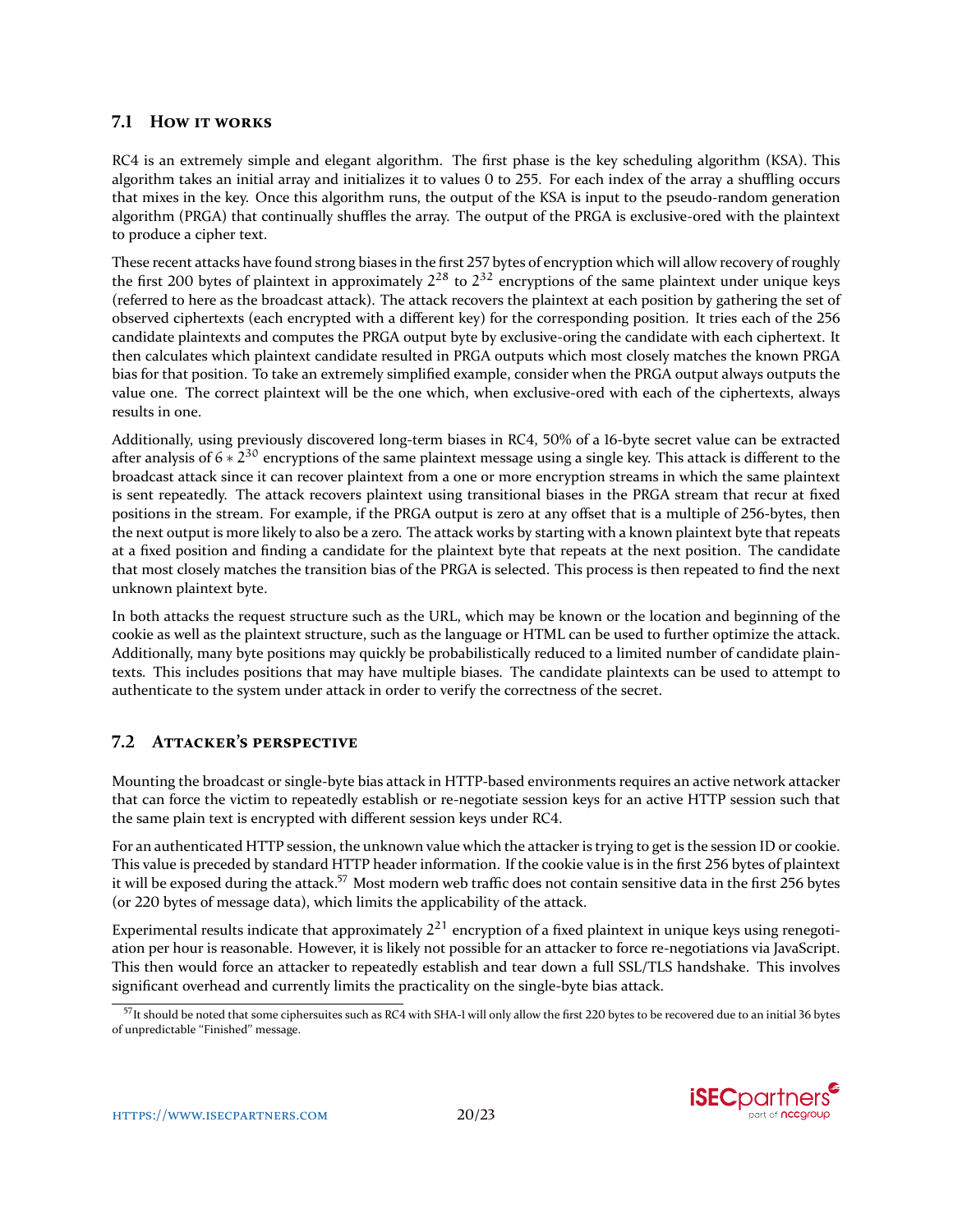The longer term bias attack does not require an active network attacker because it can be mounted using a single key. However, it does require the target plaintext to be repeatedly sent at the same place in the message. This can be performed by forcing a user to run the attackers JavaScript while authenticated to a legitimate web server. The average running time for this attack is on the order of 2000 hours. Although many cookies today are long lived, this attack is still at the limits of practicality and likely would be noticed.

# **7.3 FEASIBILITY**

In the current and un-optimized state, these attacks do not represent a practical threat against the majority of implementations. However, optimization can be made and depending on the individual target, analysis of the structure, language can be made to reduce the attack time frame.

# **7.4 COUNTER MEASURES**

A number of counter measures have been proposed, however, the majority such as discarding the initial keystream bytes of output as well as randomizing HTTP requests can be bypassed. If feasible limiting Session ID lifetimes and throttling client initiated re-negotiations and connections from individual IP addresses can be utilized to make the attack significantly more difficult. Long term, it is recommended to depreciate usage of RC4 and move to patched versions of CBC based algorithms or ideally Authenticated Encryption based algorithms.

### **7.5 SOFTWARE SUPPORTING THE MITIGATION**

Organizations are working to phase out RC4 as it no longer offers any extra security margin.

- Google is focusing on implementing TLS 1.2 and AES-GCM in Chrome.
- Microsoft has modified their code so that RC4 is no longer enabled by default<sup>[58](#page-20-0)</sup> for TLS in Windows 8.1 Preview.
- Opera has implemented a number of countermeasures<sup>[59](#page-20-1)</sup> to modify browser behavior.

This white paper will be updated once further information about patches is made available.

# **8 COUNTERMEASURES IN TLS 1.2**

The design of TLS 1.2 has incorporated many of the countermeasures and mitigations of the attacks discussed in this paper. Although TLS 1.2 has had slow adoption by the general community, this is likely to change in the near future. The following highlights specific design changes in TLS 1.1 and 1.2:

• An implicit Initialization Vector (IV) is replaced with an explicit IV in TLS 1.1. TLS versions 1.1 (RFC 4346) $^{60}$  $^{60}$  $^{60}$ and 1.2 (RFC 5246)<sup>[61](#page-20-3)</sup> are not vulnerable to the BEAST attack. Padding errors raise a bad\_record\_mac alert, not decryption\_failed alert, so a session can be resumed after a premature closure.

<span id="page-20-0"></span><sup>58</sup><http://technet.microsoft.com/en-us/library/dn303404.aspx>

<span id="page-20-1"></span><sup>59</sup><http://my.opera.com/securitygroup/blog/2013/03/20/on-the-precariousness-of-rc4>

<span id="page-20-2"></span><sup>60</sup><http://www.ietf.org/rfc/rfc4346.txt>

<span id="page-20-3"></span><sup>61</sup><http://tools.ietf.org/html/rfc5246>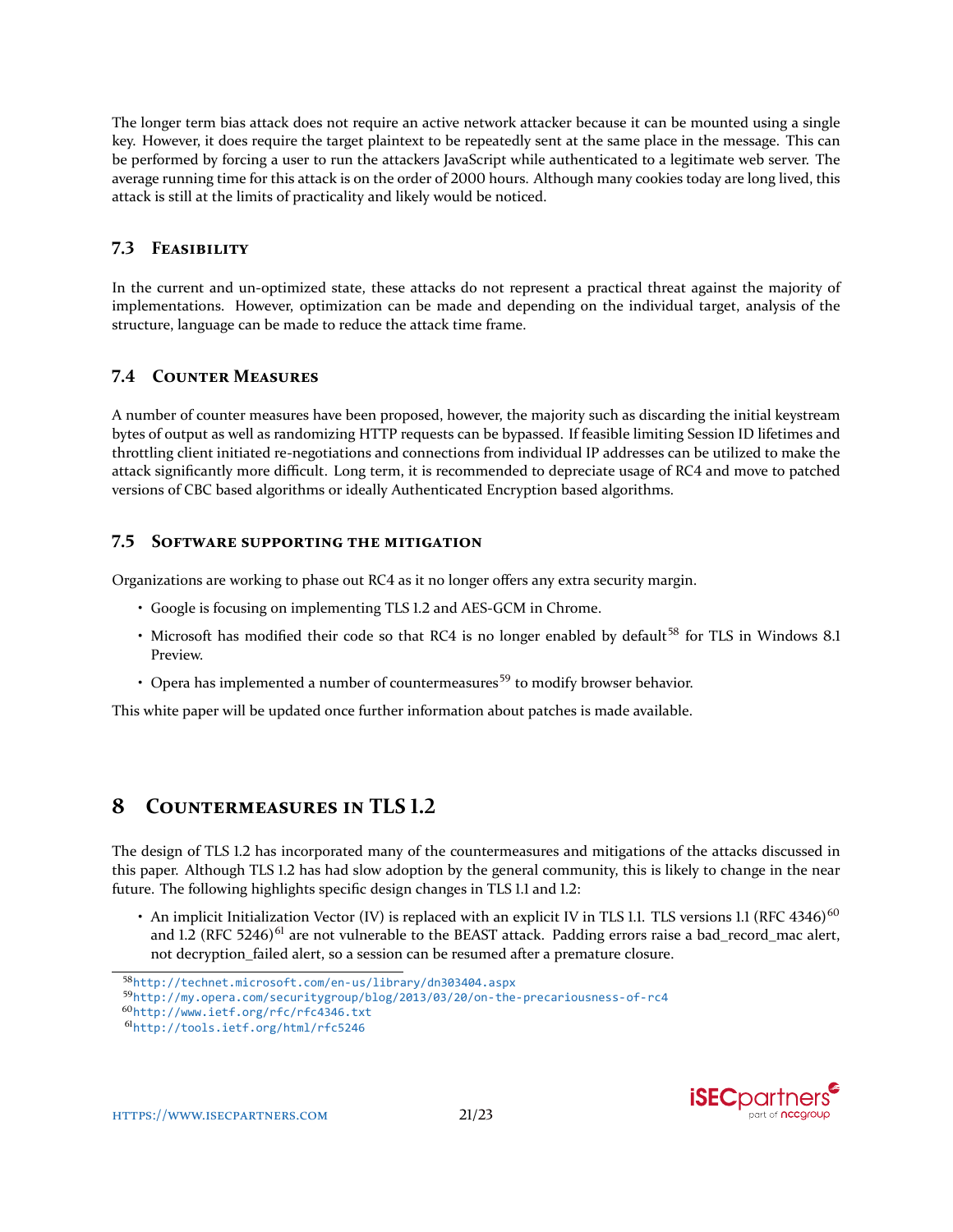- Authenticated Encryption with Associated Data<sup>[62](#page-21-0)</sup> (AEAD) support is present in TLS 1.2 and hence new au-thenticated encryption modes (CCM, GCM)<sup>[63](#page-21-1)</sup> have been introduced for AES. These modes are proven to be more secure than CBC mode and ECB mode and can be used to prevent BEAST attack, Lucky 13 attack and can also replace RC4 encryption for better security.
- Weak encryption schemes like IDEA and DES<sup>[64](#page-21-2)</sup> cipher suites are now deprecated and will not be part of any cipher suites when negotiating TLS 1.2.
- When TLS 1.2 is negotiated, the MD5/SHA-1 PRF <sup>[65](#page-21-3)</sup> is replaced with a suite specified hash function. The hash used is SHA-256 for all TLS 1.2 suites, but in the future another hash function can be defined such as SHA-3. The digitally-signed element include a field defining the hash algorithm it uses, which is SHA-256 in TLS 1.2
- *Verify\_data* length is no longer fixed length. This allows TLS 1.2 to define several new, SHA-256 based, cipher suites.

As TLS 1.2 builds on TLS 1.1, TLS 1.1 must be implemented before implementing TLS 1.2. This is the requirement for the clients who are currently running TLS 1.0 and trying to upgrade to TLS 1.2. There are at least five key areas to look for before implementation of TLS 1.2 :

- 1. Operating System Support
- 2. Programming Language Environment Support
- 3. Web Server Support
- 4. Browser Support
- 5. Communication Library Support

Modern operating systems like Windows 7, Windows Server 2008 R2, many Linux distributions<sup>[66](#page-21-4)</sup> like RedHat, Debian, SUSE, Ubuntu and Mandriva come with support for TLS 1.2. Programming Language Environment like SunJSSE in the Java SE 7 release and .Net Framework 4.5 support TLS 1.2. Apache 2.0, IIS 7.5+ and nginx web servers have also enabled the support of TLS 1.2, as the underlying communication libraries like OpenSSL, GnuTLS, CYASSL, NSS, Microsoft SChannel etc. extended their support for the same.<sup>[67](#page-21-5)</sup> The latest version of Internet Explorer, Google Chrome, Mozilla Firefox, Opera and Safari started supporting TLS 1.2 for the desktop operating systems.<sup>[68](#page-21-6)</sup>

The *SSL/TLS Deployment Best Practices*[69](#page-21-7) is a good reference to consult during implementation of the SSL/TLS. Some hardened configuration files<sup>[70](#page-21-8)</sup> for SSL/TLS created by various researchers are also available for reference.

# **9 GENERAL LONG TERM RECOMMENDATIONS**

At the time of writing the majority of servers and modern browsers do not support TLS 1.2, despite its availability for the last five years. For a number of years, questions have been asked about how and why to upgrade to TLS 1.2. This is a typical deadlock situation where there is no advantage of upgrading web servers to TLS 1.2 without the corresponding browser support. Indeed, browser vendors are accustomed to dealing, on a weekly basis, with vulnerabilities which are much more devastating than many of the ones discussed in this paper (typically entailing

<span id="page-21-5"></span><sup>67</sup>[http://en.wikipedia.org/wiki/Comparison\\_of\\_TLS\\_implementations](http://en.wikipedia.org/wiki/Comparison_of_TLS_implementations)

<span id="page-21-0"></span><sup>62</sup><https://tools.ietf.org/html/rfc5288>

<span id="page-21-1"></span> $63$ More information at - [https://www.isecpartners.com/media/19276/introduction\\_to\\_authenticated\\_encryption.pdf](https://www.isecpartners.com/media/19276/introduction_to_authenticated_encryption.pdf)

<span id="page-21-2"></span><sup>64</sup><http://tools.ietf.org/html/rfc5469>

<span id="page-21-3"></span><sup>&</sup>lt;sup>65</sup> pseudorandom function

<span id="page-21-4"></span><sup>66</sup>[https://wiki.linuxfoundation.org/en/OpenSSL#OpenSSL\\_versions\\_in\\_distributions](https://wiki.linuxfoundation.org/en/OpenSSL#OpenSSL_versions_in_distributions)

<span id="page-21-6"></span><sup>68</sup>[https://en.wikipedia.org/wiki/Transport\\_Layer\\_Security#Web\\_browsers](https://en.wikipedia.org/wiki/Transport_Layer_Security#Web_browsers)

<span id="page-21-7"></span><sup>69</sup>[https://www.ssllabs.com/downloads/SSL\\_TLS\\_Deployment\\_Best\\_Practices\\_1.1.pdf](https://www.ssllabs.com/downloads/SSL_TLS_Deployment_Best_Practices_1.1.pdf)

<span id="page-21-8"></span><sup>70</sup><https://github.com/ioerror/duraconf/tree/master/configs>